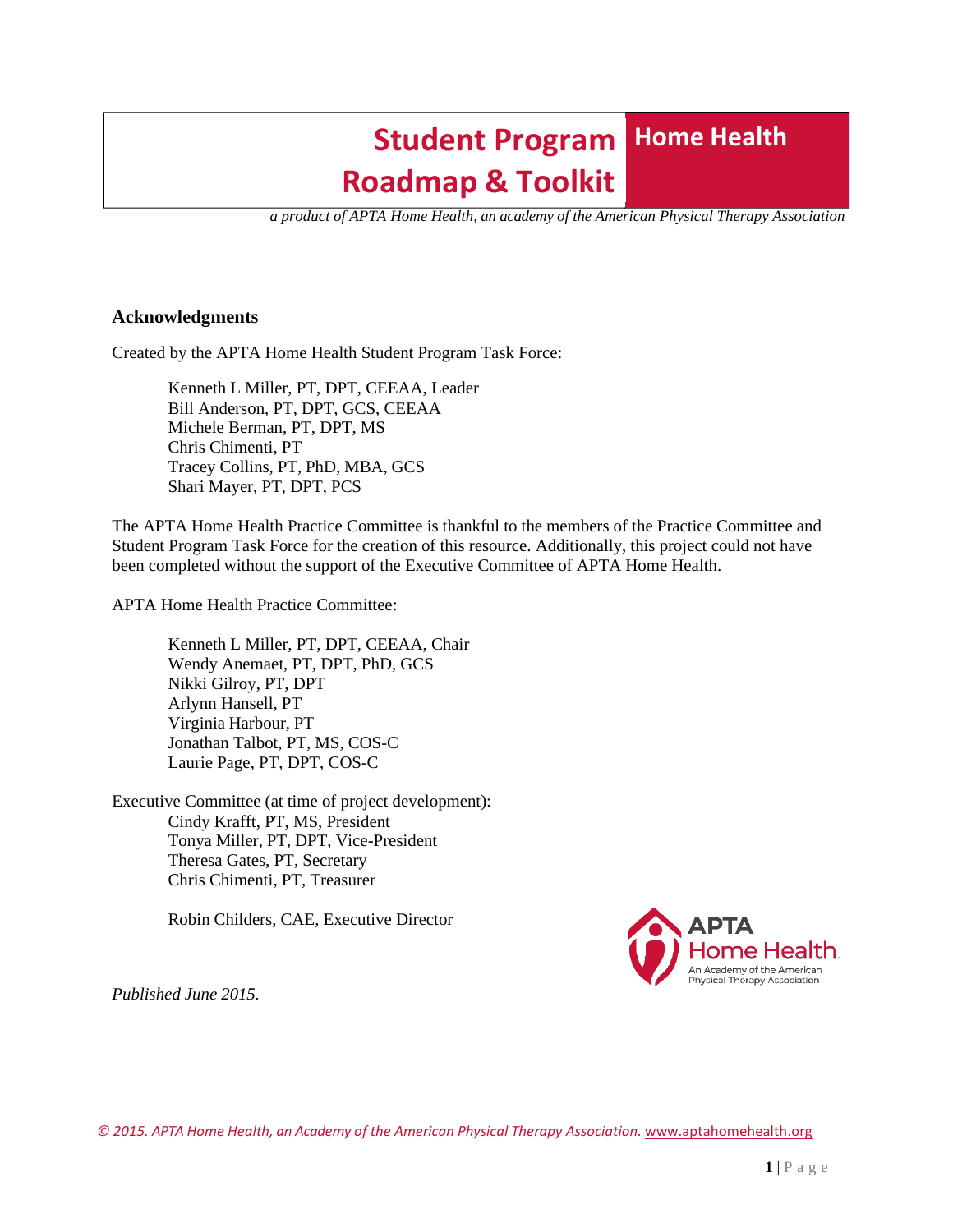## **TABLE OF CONTENTS**

<span id="page-1-0"></span>

| Introduction                                                 | Pages 3-6    |
|--------------------------------------------------------------|--------------|
| Suggested Steps to Starting a Student Program in Home Health | Pages $7-13$ |
| <b>Model Student Program Policy</b>                          | Pages 14-16  |
| <b>Student Supervision Regulations and Recommendations</b>   | Pages 17-19  |
| Sample Timeline for Facilitated Clinical Instruction         | Pages 20-25  |
| Sample Client Consent Form                                   | Page 26      |
| <b>Student Program Documentation Checklist</b>               | Page 27      |
| Comparison of Nursing and Physical Therapy Student Programs  | Page 28      |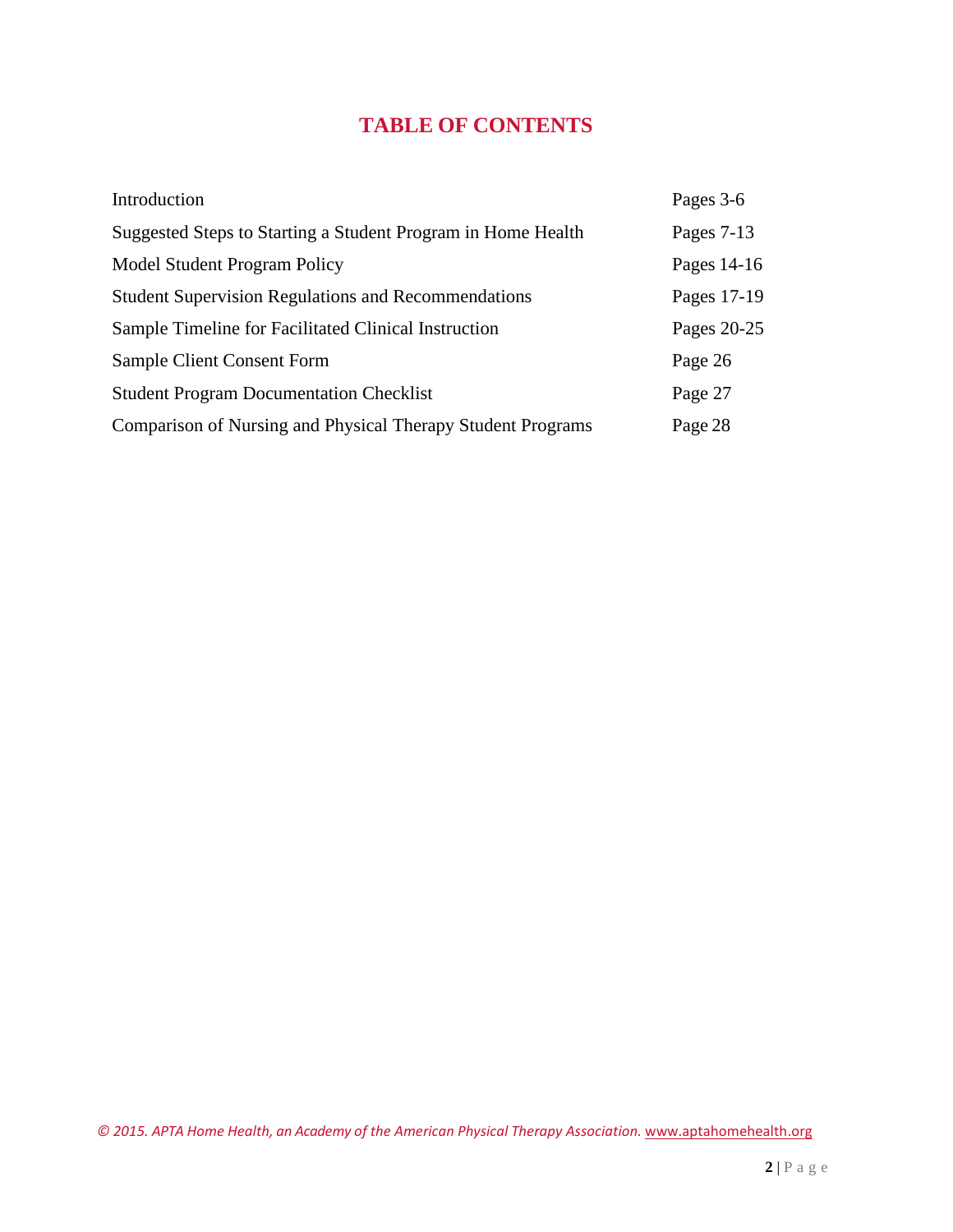### <span id="page-2-0"></span>**Introduction**

The most important resource in the home health practice setting is the licensed professionals charged with seeing the patients that the home health agency serves. Time and money spent on recruiting and training the clinical staff is costly. The estimated cost of a "bad hire" someone who is hired and trained and then leaves the position (whether voluntarily or not) — costs companies upwards of \$90,000, considering the cost of advertising, interviewing, Human Resources (HR) staff involvement, productivity losses, and training.<sup>1</sup> Additionally, turnover rates add expenses to agencies as well. Turnover rates vary by region and by discipline working in home health, however, the national average turnover rates for physical therapists are 16.55% according to the Hospital & Healthcare Compensation Service.<sup>2</sup> Onboarding costs for new hires include: the average Full Time Equivalent (FTE) HR cost per hire is \$484, and the overall onboarding costs are the same whether the new hire works out or not, which is \$90,000.<sup>1-3.</sup> Both onboarding costs and the incidence of "bad hires" are potentially lessened by the development and implementation of a student clinical education (internship) program.

### **Benefits**

Having a student program works to lower the expenses related to recruiting and training whereby the student physical therapist is being trained in the home health practice setting as a non-paid employee serving two purposes. First, it exposes the students to the home health practice setting itself and to the nature of what working in the practice setting. Exposing students to a practice setting while they are in school expands the recruitment pool to candidates that may otherwise not consider a career in home health. Additionally, the students exposed to the practice setting have the opportunity to understand what they are getting into when accepting positions in home health and this should improve retention rates by orienting them to the inner workings of the position ahead of time. Second, the onboarding process could be abbreviated once the student comes back as a paid staff member as the student has a working knowledge of the practice setting and training would include more advanced training rather than addressing a new hire at entry level ability.

The ability to onboard familiar staff more quickly and improve retention. Agencies will save time and money, allowing for staffing ability to meet the growing need for home services anticipated from the aging baby boomer population and implementation of the affordable care act, resulting in increasing numbers of insured people in the United States.<sup>4</sup>

In order for home health agencies to attract top-level talent, it is necessary to provide a valuable exposure to our practice setting. This clinical experience is paramount to the development of successful professionals in our industry. With the proper approach, aspiring professionals can walk away with a positive impression of home health practice and potentially embark upon a home health career down the road.

### **Importance**

- Quality physical therapy services are at the heart of every successful home care agency. Clinician skills have far-reaching implications involving the Outcome and Assessment Information Set (OASIS), patient experience survey data (HHCAHPS), potentially avoidable events, and episodic payment. As qualified physical therapists (PT) seek opportunities in the work force, they may overlook the home health care setting without prior exposure.
- Student affiliation partnerships between agencies and local physical therapy programs should lead to many benefits, including staff recruitment and continuing education opportunities for the agency, and provide more clinical experience sites for academic programs. Maintaining enough clinical sites to serve physical therapy students is a challenge for many programs.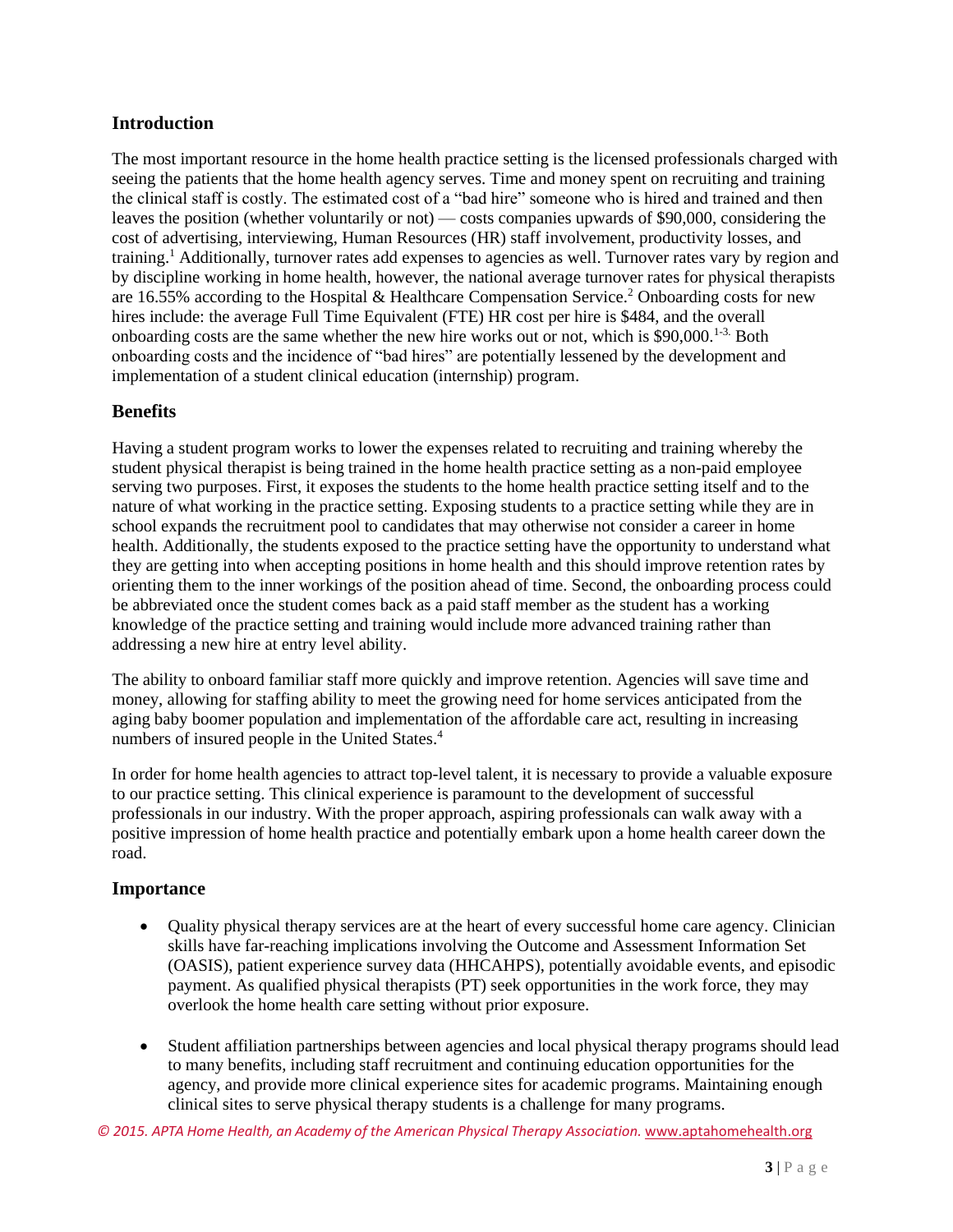• Even if the student does not accept a position in home health care during her career, she will possess a better understanding and appreciation for the practice setting. A student program has the potential to create unforeseen benefits as we approach the likelihood of a bundled payment system.

### **Barriers and Strategies to Overcome Barriers**

- Increasing financial and regulatory pressures have forced most health care organizations to optimize operational efficiencies including organizations in home health. As a result, home care clinicians are often challenged to reach productivity targets, maintain quality for the visit itself, meet documentation requirements, and have sufficient time to spend with a student.
	- This potential barrier of limited time can be addressed by taking non-billable driving timebetween patients and making it a valuable time for the clinical instructor (CI) and studentto have timely discussions of the patients between visits in the car. This is a perfect opportunity to provide education throughout the day between patients.
	- Additionally, this time alone in the car maintains HIPAA privacy. HIPAA may also be maintained with privacy screens on the laptops and most home care clinicians spend the majority of time in the car when outside of a patient's home. This space is quiet, private and affords confidentiality to be maintained.
- Physical therapists may lack confidence in accepting a student as they do not have prior experience working in an educational role.
	- Physical therapists who serve as clinical instructors gain leadership experience in two primary ways: PTs gain a broader view of time management and scheduling by being responsible for coordinating the student's learning schedule and their patient schedules. PTs learn how to delegate tasks and responsibilities to the student.
- Physical therapists compensated on a per visit or contract basis are less likely to consider taking on a student due to the potential impact on their income.

### **Additional Strategies to Overcome Barriers**

- Salaried physical therapists can encourage their employer to provide "forgiveness" for transient lapses in productivity while onboarding a new student or advocate for merit based pay increases for successful student mentorship. Employers might consider providing per visit or contract therapists with enhanced benefits such as providing continuing education and/or professional association dues reimbursement to those willing to accept students for affiliation. This same strategy may be used for staff members (details below).
- The APTA Credentialed Clinical Instructor Program (CCIP) courses are a great way to equip physical therapists with the structure necessary to guide developing professionals. This is a nationwide program with a goal to develop and refine a physical therapist's ability to teach and guide the development of the student. To save on expenses, home health agencies can host a course. These courses also provide continuing education units (CEU). The CCIP website is: <http://www.apta.org/CCIP/>
- Some states award CEUs for student affiliation. For example, physical therapists working in New York State can receive .25 hours for each 2-week period of student mentorship.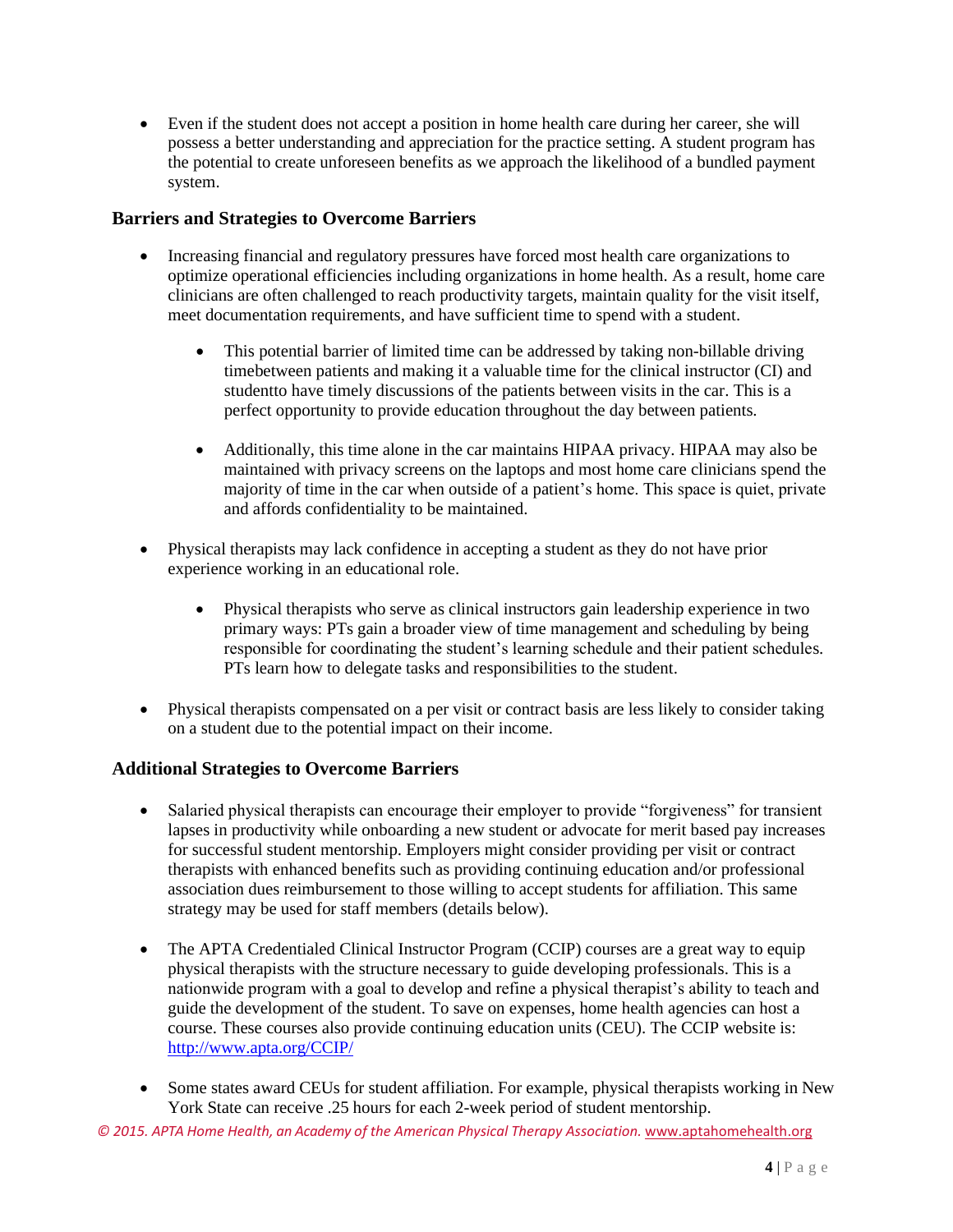- Practicing physical therapists should be encouraged to consider the personal gratification that comes with student mentorship. Many therapists will pursue ongoing mentorship opportunities following completion of a successful experience.
- Home care agencies and physical therapists who are contemplating the initiation of a student program should consider starting with students who have already completed one or two clinical experiences. Experienced students can often assist the clinical instructor in a collaborative manner to ensure optimal efficiency.
- Academic physical therapy programs eager to identify quality affiliation opportunities are more willing and likely to provide continuing education to the therapy staff that could provide additional continuing education units (CEUs) to the staff.
- Home health agencies may recruit staff volunteers as clinical instructors by providing for professional memberships, journal subscriptions, continuing education and lastly, develop a clinical ladder and count this experience as points towards moving up the ladder.

The benefits of successful physical therapy affiliation in home health care far outweigh the potential barriers. Efforts to involve developing professionals in our rewarding practice setting are pivotal to ensuring the future success of home health physical therapy. Recent comments received by a home health agency Center Coordinator of Clinical Education (CCCE) from a student summarize this point quite well:

*I just wanted to take a moment to thank you and everyone at your agency for an incredible experience! I have never worked at a more ethical clinic that really and truly put the patient's needs first before all else. The quality of care that was provided was simply unparalleled and the patient outcomes reflected that dedication from the therapists and nurses."*

— Student, upon completing a home health student program

The home health student physical therapy program toolkit contains several resources to assist a home health agency in the development of a new student program or to strengthen and standardize an already existing program. The intent of the Home Health Student Program Roadmap and Toolkit is not intended toduplicate the American Physical Therapy Association (APTA) resources on student clinical education, but to complement it with material specific to the home health practice setting. APTA Home Health (i.e., the "Academy") highly recommends use of both the APTA and Academy resources available here.

Although this toolkit is intended to contain all the necessary elements required for a student program in home health, the user of this material must perform due diligence as federal regulations change and state regulations vary widely (and are not specifically described here).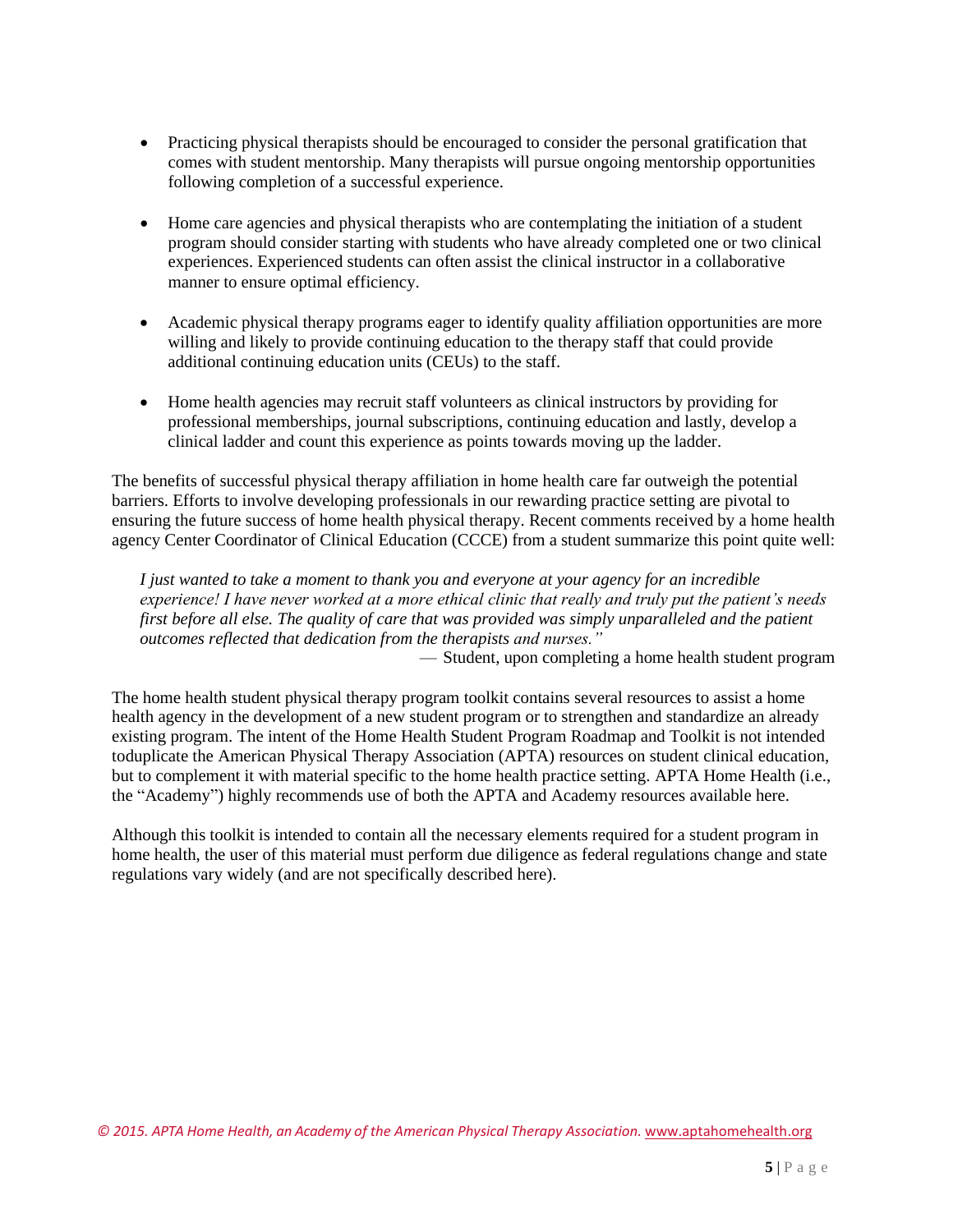### **References**

- 1. ADP. Bad Hire Calculator. Available at: [http://www.adp.com/tools-and-resources/calculators](http://www.adp.com/tools-and-resources/calculators-)and-tools/pes-calculators/bad-hire-calc.aspx. Accessed 9/18/14.
- 2. John R. Zabka Associates, Inc. *HOMECARE Salary & Benefits Report 2013-2014.* Oakland, NJ: Hospital & Healthcare Compensation Service. 2013
- 3. ADP. ROI Onboarding Calculator. Available at: [http://www.adp.com/tools-and](http://www.adp.com/tools-and-)resources/calculators-and-tools/pes-calculators/onboarding-calc.aspx. Accessed 9/18/14.
- 4. United States. Government Printing Office. Public Law 111-148. Patient Protection and Affordable Care Act. 2010. Available at:<http://www.gpo.gov/fdsys/pkg/PLAW->111publ148/pdf/PLAW-111publ148.pdf. Accessed 9/18/2014.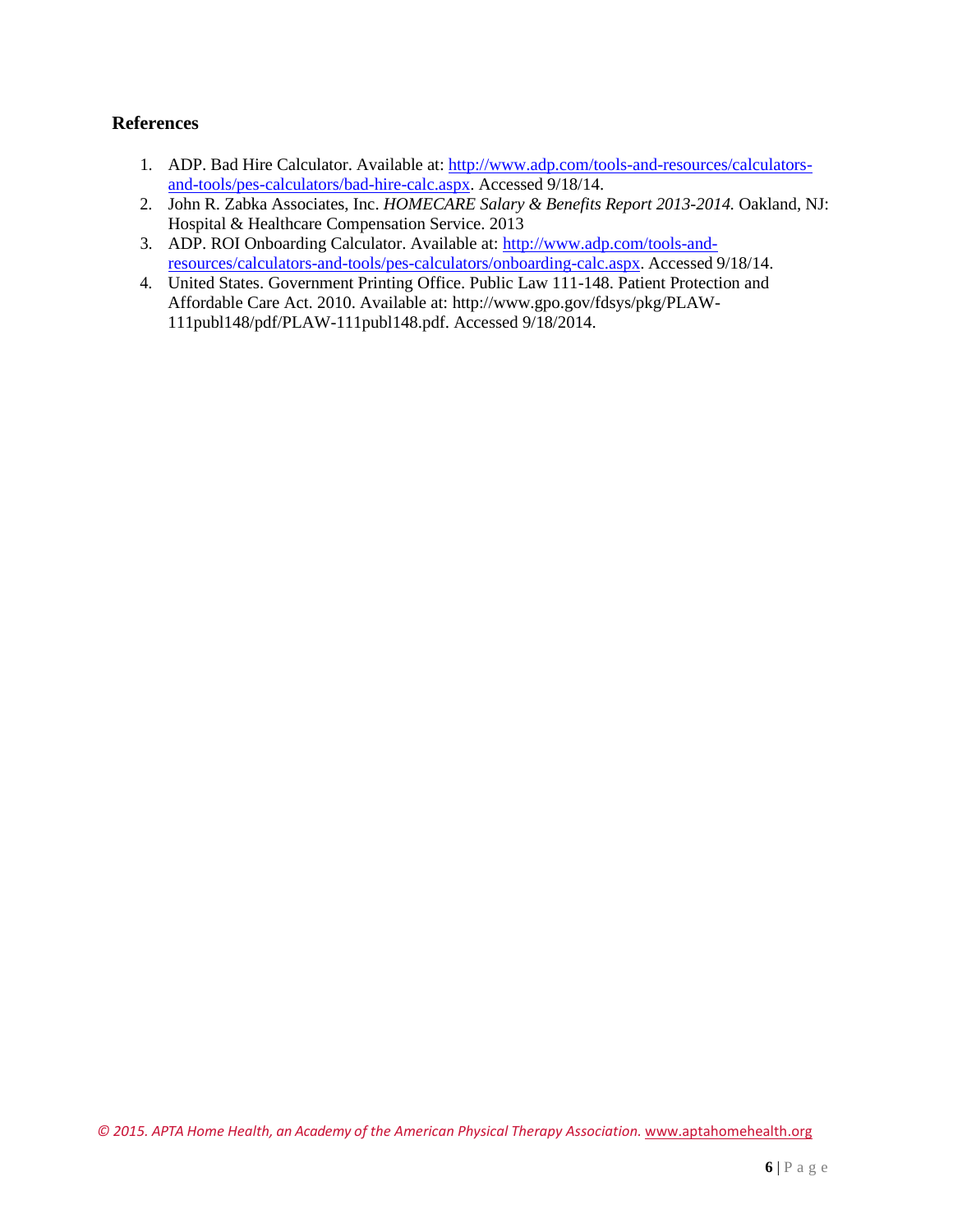### <span id="page-6-0"></span>**Suggested Steps Involved with Starting a Student Program in Home Health**

- Research regulations: federal, state. See resource titled, "Student Supervision Regulations and Recommendations"
- Research resources needed specific to your agency and seek administration approval:
	- o Clinical Instructor (CI) selection and training
		- Credentialed Clinical Instructor Program (CCIP) is recommended but not required
		- Survey staff for skill set inventory and specialty certifications
		- Review professional development activities for staff (continuing education, board certification in a specialty practice such as Geriatrics)
	- o Time and resources for student training:
		- Typically, educational programs require a certain degree of site-specific trainingfor students. Some examples may include:
			- Health Insurance Portability and Accessibility Act (HIPAA)/patient confidentiality
				- o Social Media
			- Corporate compliance
			- Blood borne pathogens
			- Infection control
			- Hand hygiene
			- Bag technique
			- Sexual harassment
			- Safety in the home/workplace
			- Other agency policies
		- Additional general agency training that will also be indicated:
			- Electronic Medical Record (EMR) training
			- Outcome Assessment and Information Set (OASIS) training, Home Health Care Consumer Assessment of Healthcare Providers and Systems (HHCAPS)
			- Agency preferred methods of communication: email, phone, other computer software (exercise handouts)
		- Resources:
			- Laptop computer or access to office computer/internet (Article searching/evidenced-based practice (EBP))
			- Access to Word Processing and presentation software (internal presentations)
			- References: Articles, textbooks
			- Equipment (bag contents)
		- Staff time for instructing
			- Decreased productivity:
				- o The typical agency productivity benchmark is the equivalent of 5 visits/day adjusted for geography, but this will need to be decreased initially, especially at the beginning of the educational experience, as the student orients to the agency. Admissions and other OASIS time points will require a greater amount of time to complete initially and provide student instruction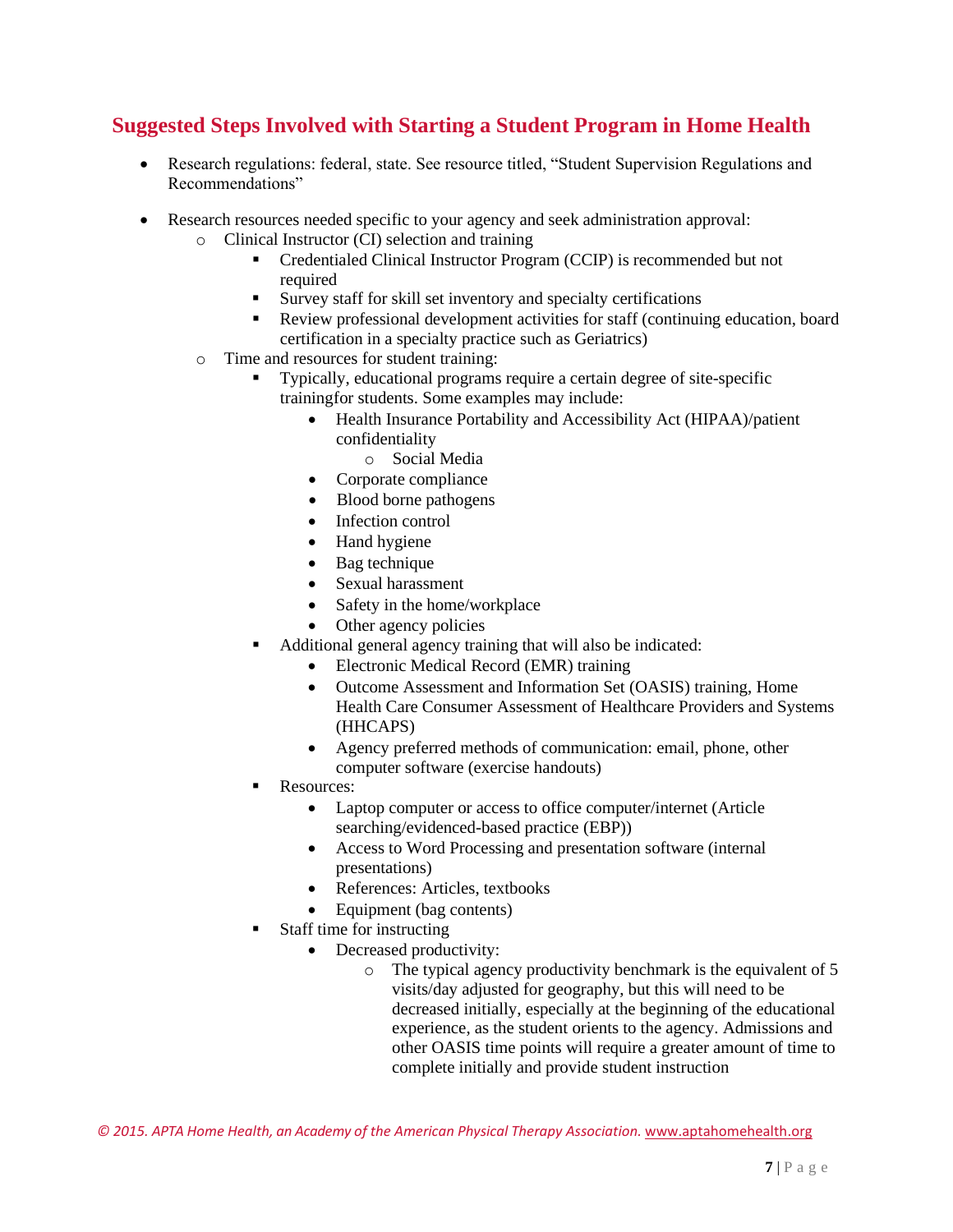- **Costs** 
	- Decreased productivity costs can be calculated using an agency's cost per visit, which is determined by accounting for a therapist's salary, benefits, and cost of the physical space in the office and supplies. This will vary from agency to agency but in general a 25% reduction in productivity initially for the clinical instructor would be necessary to provide an optimal educational experience for the student.
	- Staff training costs:
		- o Continuing education
	- Optional staff training costs:
		- o Fees for CI credentialing
	- Costs can be minimized or neutralized in various ways:
		- o Agency recruitment
			- A senior-level PT can be hired directly by the agency after his or her successful completion of the clinical experience. DPT students have training in medical screening, pharmacology, evidence based practice, and other topics giving them the ability to enter a more advanced practice setting than in the past. The agency can help develop the student's clinical and documentation skills in a home health specific manner. The agency can also assess the student's compatibility with the agency and team before hiring. This can help fill agency openings, but also allows the agency to be able to train the student/new graduate in a manner optimal for the home health setting.
			- Onboarding new staff is costly (recruitment and training) and introducing students to the home health setting may allow for students to be hired upon graduation, having been previously trained during their clinical experience.
			- Development of a relationship with the local college/university can be a valuable source of networking.
		- o Staff Retention
			- Employee engagement in the form of providing educational experiences and mentoring others assists with current staff retention and professional development.
		- o Educational experiences
			- Students can help motivate existing staff to remain current with practice standards.
			- Direct infusion of evidence based practice by the student into the home health setting. This practice by the student can encourage more experienced therapists to participate or learn about this process if not formally educated in it.
			- Students can provide staff education in the form of inservices/presentations.
			- Continuing education provided by the college/university faculty.
			- Consulting services by the college/university faculty.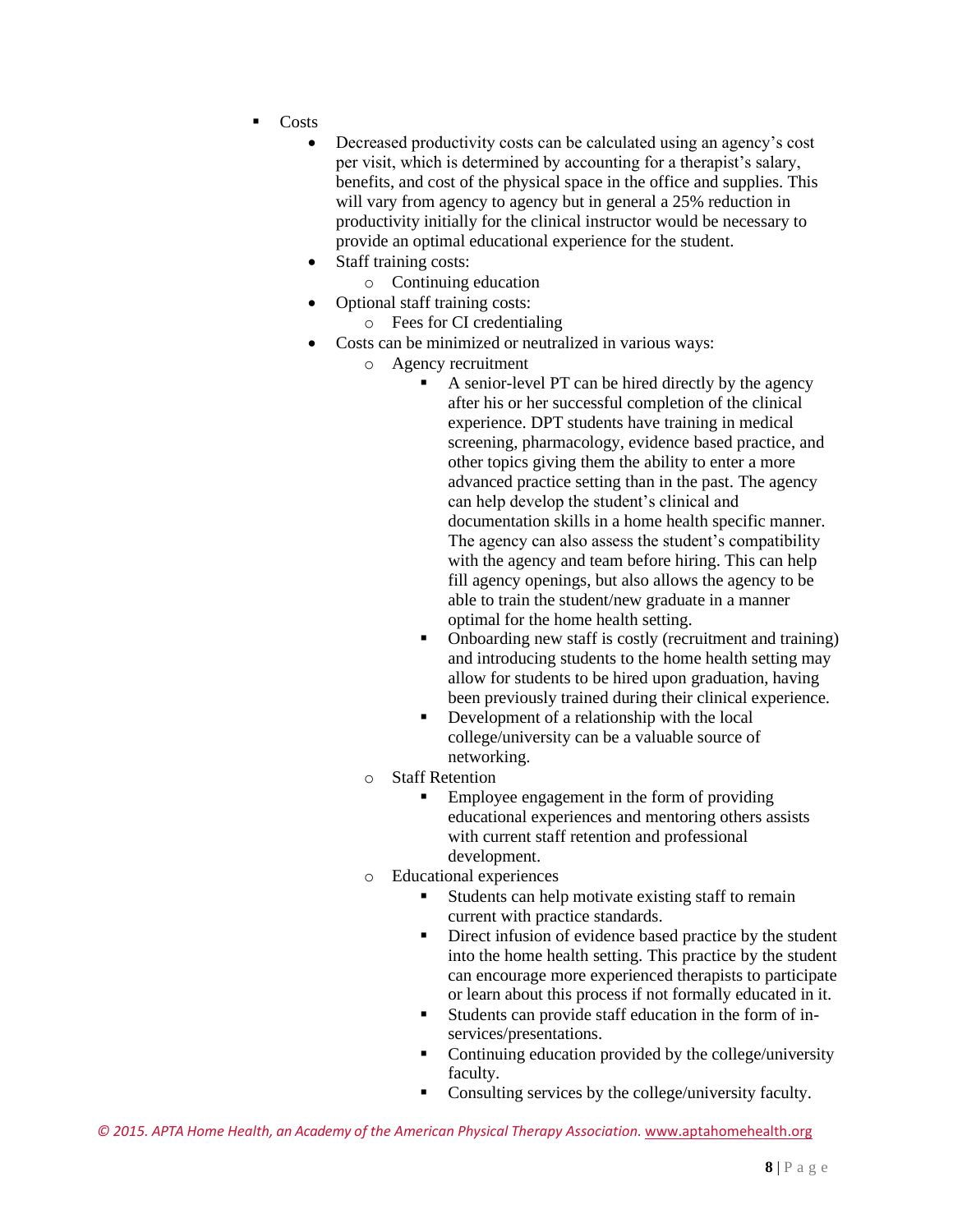- Use of college/university library services.
- o Patient referrals
	- Advocacy for home health in the community
	- Referrals from therapists from other settings
- o Productivity expectations
	- Utilizing a plan to increase productivity once the student achieves proficiency in certain areas. This will reduce the total cost of the experience.
	- Productivity may improve to above the required visit count minimum for the latter half of the clinical experience with the use of time management strategies like those listed in the bullets below. Improvement in productivity may also neutralize the budget impacts of supporting a student:
		- One clinician can document in the home while the other performs the session. Documentation is completed and reviewed prior to traveling to the next home which will assist with time management and accuracy of documentation.
		- Traveling time can be made more productive by:
			- o Discussing patients during traveling
			- o Some students may be able to document in the car while the CI is driving (should be addressed in the agency policy)
- Formal Policy and Procedures and Reporting Structure
	- o Designation of duties for the Center Coordinator of Clinical Education (CCCE) and CI and who will they report to.
		- This will vary depending on agency administrative structure.
			- Some agencies have a multidisciplinary structure (each discipline remains within their boundaries) or an interdisciplinary structure (different disciplines are integrated within a team). It is important to decide who will be the person overseeing the program as a CCCE and if he or she requires a managerial level position so that the student and CI are reporting to a PT rather than another discipline. Another structure is to have a clinical educator role that functions as the CCCE.
	- o Policy regarding productivity standards for CIs taking students
		- This is important to ensure that all departments are in agreement as to patient workloads for the CI to avoid an unfavorable experience for the CI and the student. If the scheduling team is unaware of this policy, then the CI may be scheduled for their typical workload rather than an adjusted one. Having written documentation with evidence of administration support can be important.
	- o Policy regarding use of EMR and agency equipment
		- Will the student have a laptop and personal access to EMR?
			- Depends on EMR system:
				- o Ability of the student to document in their own laptop:
					- Pros<sup>-</sup>
						- Allows the student to spend extra time to write and review his/her notes without having to have the preceptor with him/her.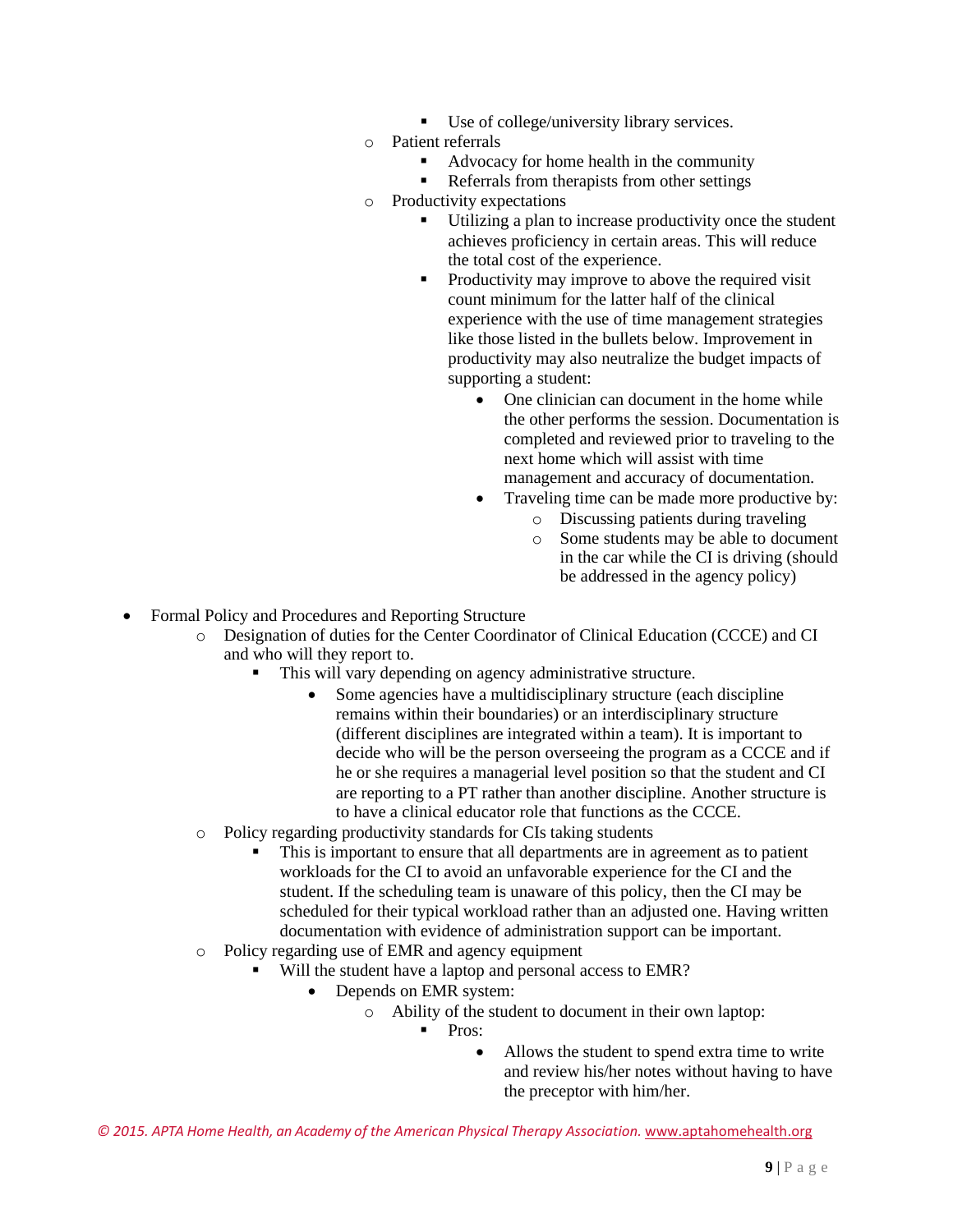- Cons:
	- Cost to the agency for another laptop and EMR license for the student.
	- Need to link the student's notes to the preceptor's billing in order for the visit to be billable. This will depend on the functionality of the EMR.
- o Student using the preceptor's computer:
	- Pros:
		- Easier to implement as no need to set up a separate account, issue another computer or EMR license.
	- Cons:
		- Requires CI to be present as it will require the CI's credentials to log into the computer and to sync data at the end of the day. This is a potential source of risk as it could be tempting for a CI to share credentials with the student and leave him/her unattended with computer access.
- Co-signing of notes
	- A statement of who provided the examination/intervention and who reviewed the documentation.
	- Official co-signing of notes depends on EMR system:
		- o Some systems will allow a digital signature with a stylus.
		- o Other systems will use the CI's credentials (password) to serve as an electronic co-signature as documentation cannot be synchronized without this. The CI's credentials should not be shared with the student to prevent this safeguard/review process of documentation.
- Recruitment of CIs
	- Should have effective communication and other skills conducive to providing a quality educational experience.
		- The student and CI will be in close proximity (potentially together in the car, patient's home) and a CI who can work with students with varying learning styles is essential.
	- Excellence in clinical skills. Characteristics:
		- Board certification through the ABPTS is advantageous and evidence of advanced clinical skills.
		- Professional association member (APTA).
		- Record of regular continuing education.
		- General enthusiasm for the profession and home care.
	- Time Management skills:
		- This is an essential skill to prevent the CI and student from becoming overwhelmed.
	- Consider the CI being in a designated position within the organization, such as a clinical lead.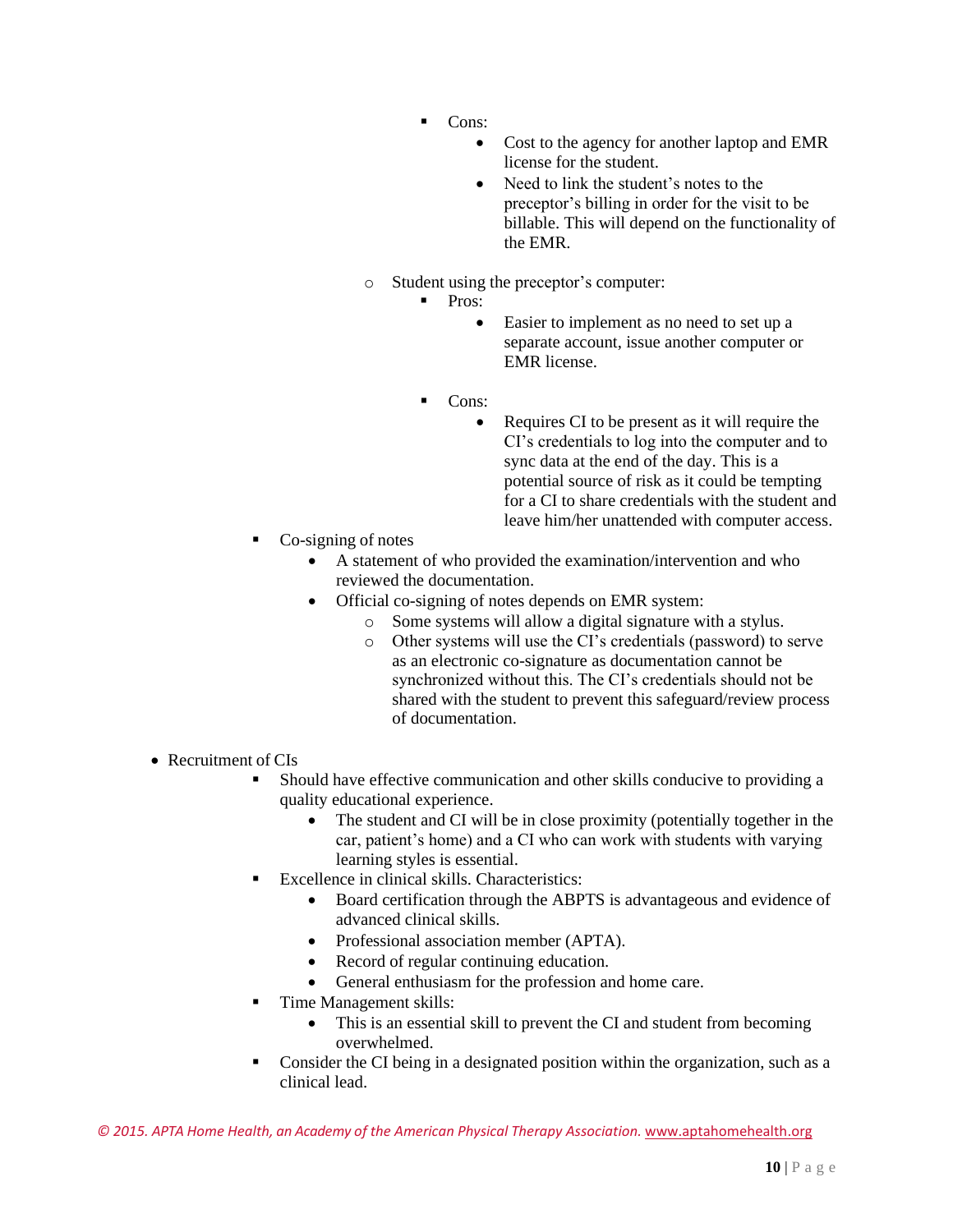- CIs should have increased benefits (continuing education, compensation) as a clinical lead as it will be their responsibility to remain up to date with current practice throughout the year and not just when there is a student. Between students, clinical leads can assist with mentoring staff and work on staff educational projects.
- Approaching an academic institution
	- o This is an excellent opportunity to educate the academic institution about the value of a clinical experience in the home health setting. Some suggested topics include:
		- Discussion of how a home care clinical experience can be a beneficial and unique learning experience for a student:
			- More 1:1 time than with almost any other setting in PT practice with the patient in their environment.
			- 1:1 time with CI to thoroughly review and discuss patient cases between patients and during traveling.
			- Wide variety of patient impairments and functional limitations to manage.
			- Training for independent practice suited for the DPT level that other settings may not provide.
			- Incorporates an advanced degree of complex physical therapy management skills and provides an additional opportunity for schools to challenge an exceptional student.
			- As health care continues to strive to increase utilization of more cost efficient and high quality settings, home health is expected to grow, becoming more of a provider of choice. A clinical experience in this practice setting could be an invaluable preparatory experience in a therapist's future career.
			- A student program may also lead to a new graduate program, benefitting both the agency in terms of staffing and job placement for the graduate.
- Contract with an academic institution
	- o There will be a formal contract that will need to be agreed upon by the agency and the academic institution.
	- o This contract may need to be reviewed by the agency's legal counsel.
	- o This contract will include items such as mutually agreed upon expectations between the academic institution and the agency. It may include items such as that the academic institution will furnish professional liability insurance for the student and the agency will provide site specific training in areas such as blood borne pathogen exposure. The contents may vary by academic institution and address unique state regulatory issues.
	- o Allow time for the contract to be reviewed and approved by the academic institution and home health agency.
	- o Once the contract is approved, a checklist of the required items included in the contract may be helpful for the CCCE to ensure the necessary documents are received.
- Recruitment of students
	- o The Academic Coordinator of Clinical Education (ACCE)/Director of Clinical Education (DCE) will contact the agency CCCE at particular time points during the course of the academic institution's calendar year. This can be somewhat predictable if the professional academic program remains consistent. Having an approximation will help with agency and CI planning and preparedness for the student.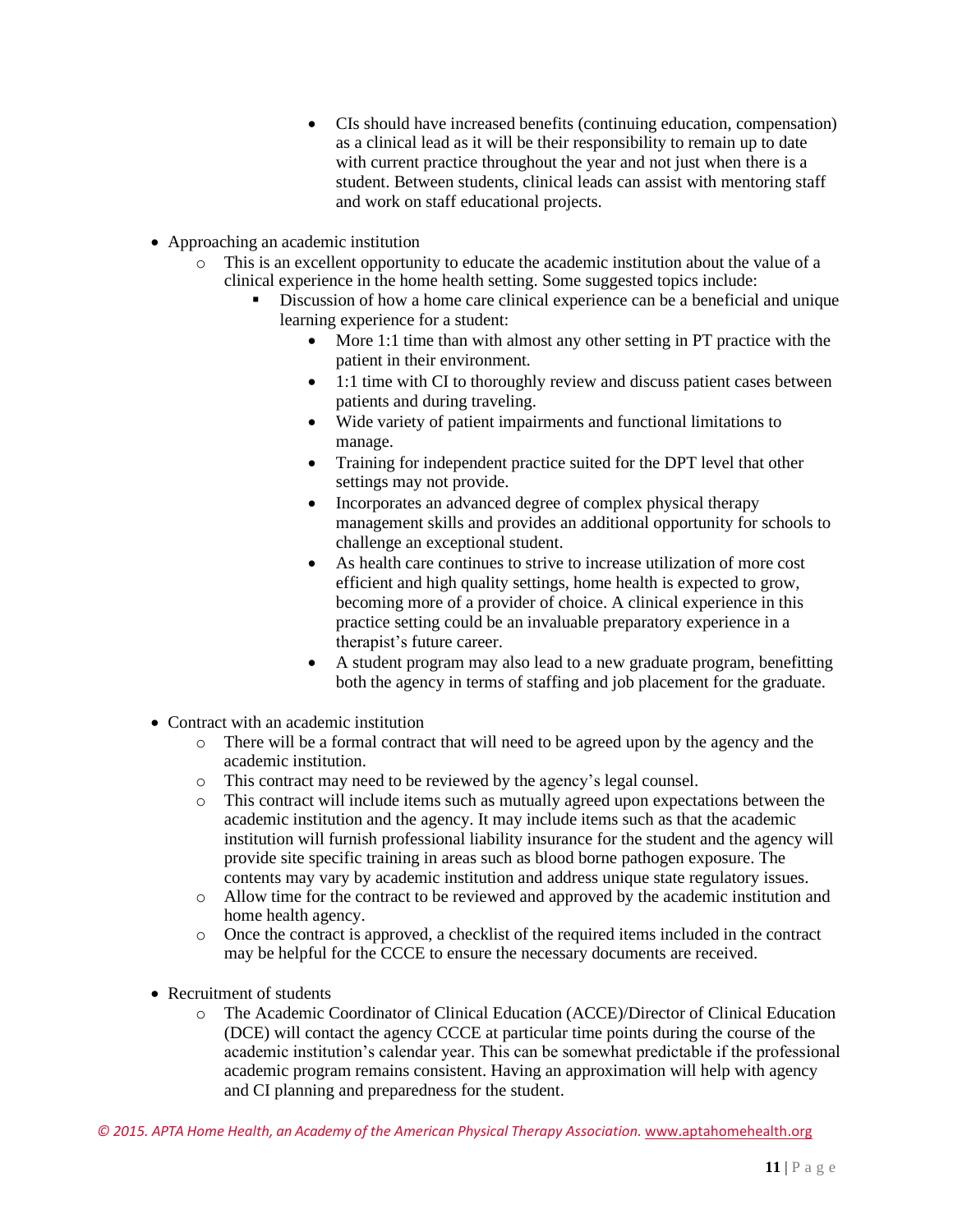- o It is advised that the school refer a student that is a good fit for home health:
	- A second or third year student with enough course work to be able to succeed in the complex home health setting.
	- Due to the proximity of the student and CI throughout the day (in the car and patients' homes) maturity, communication, and clinical skills should be strong to optimize the experience for all parties.
	- Consider arranging with the academic institution to have them decide on a couple of candidates and then have the CCCE and CI interview the candidates to decide on the best fit for the clinical experience.
- Preparation for the student to begin at the agency
	- o CI assignments should be assigned well in advance, and ideally the CI assigned should be the same one in the interview with the student.
	- o It is advantageous to have a primary and a secondary CI to provide coverage when the primary CI is on leave (vacation, illness).
	- o Both primary and secondary CIs can work together to provide a shared experience which can provide a greater depth to the student's clinical experience, especially if each CI has an area of specialty.
	- o Orientation materials:
		- **Fact Sheet** 
			- Clearly listing all contacts the student needs including:
				- o Preceptor (Primary and secondary) name, email, cell phone
					- o CCCE contacts
					- o Clinical Director contacts
					- o Agency and clinician phone list
			- This can be sent to the student in advance once the student has been accepted into the program so lines of communication can be clearly established.
		- **Binder materials:** 
			- This can include general agency information such as:
				- o Agency Mission
				- o Management structure
				- o Agency policies on topics such as blood borne pathogen exposure, corporate compliance, etc.
					- Note: Typically, if a student is exposed some organizations may have a policy requiring the student to report to employee health. However, since the student may not have employee status, h/she may be required to go to the ER and utilize their own health plan. His/her health plan may require use of an emergency room that is not part of your health system, so investigation of this process is important.
				- o Forms requiring signature:
					- Such as acknowledgment that h/she received educational materials as required by the agency-academic institution contract, acknowledgment that h/she received training in areas such as corporate compliance, and quizzes on any materials requiring reading.
						- Note: Some agencies utilize online services to provide education and post-tests on these topics,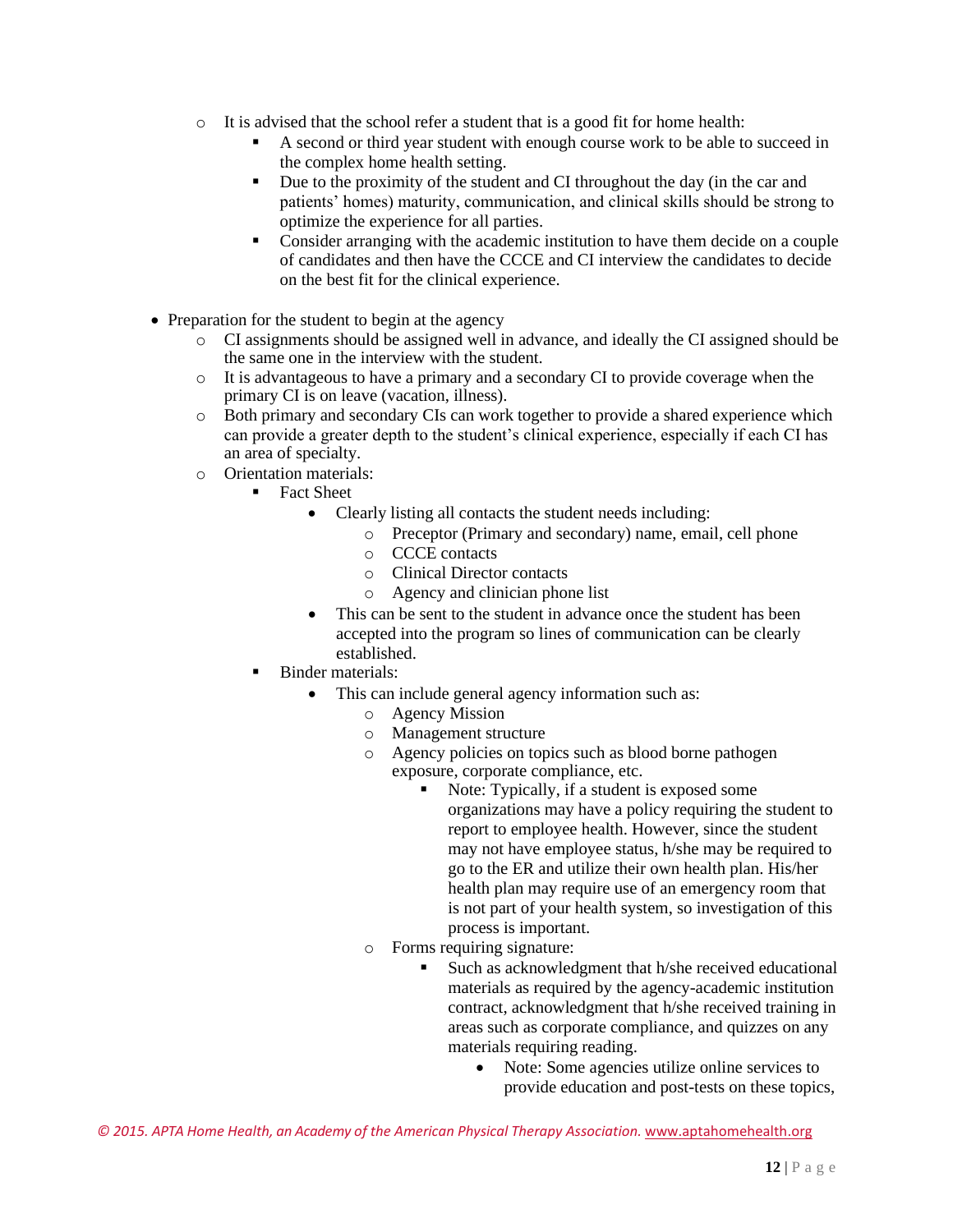but some charge a fee per participant. Utilizing a paper tool (reading and taking the quiz) can help reduce costs of the educational experience.

- o Other materials
	- This can include a list of student resources, staff and managerial contact numbers, and other documents important to the agency.
- Information specific to the student experience
	- o Student objectives by week
	- o Weekly CI and student communication log
- Student's first day
	- o Tour of the agency/physical building
	- o Meeting with CCCE and CI to review plan for the day/week
	- o Orientation binder introduction
		- **Emphasize the weekly communication logs and the agency expectations by week** form.
		- **•** Provide essential phone numbers/contact information of team members and agency management.
		- Provide regular meeting dates and times.
	- o Completing essential confidentiality forms and other requirements in the binder
- Outline of the student experience/expectations by week. See document: "Sample Timeline for Facilitating Clinical Instruction"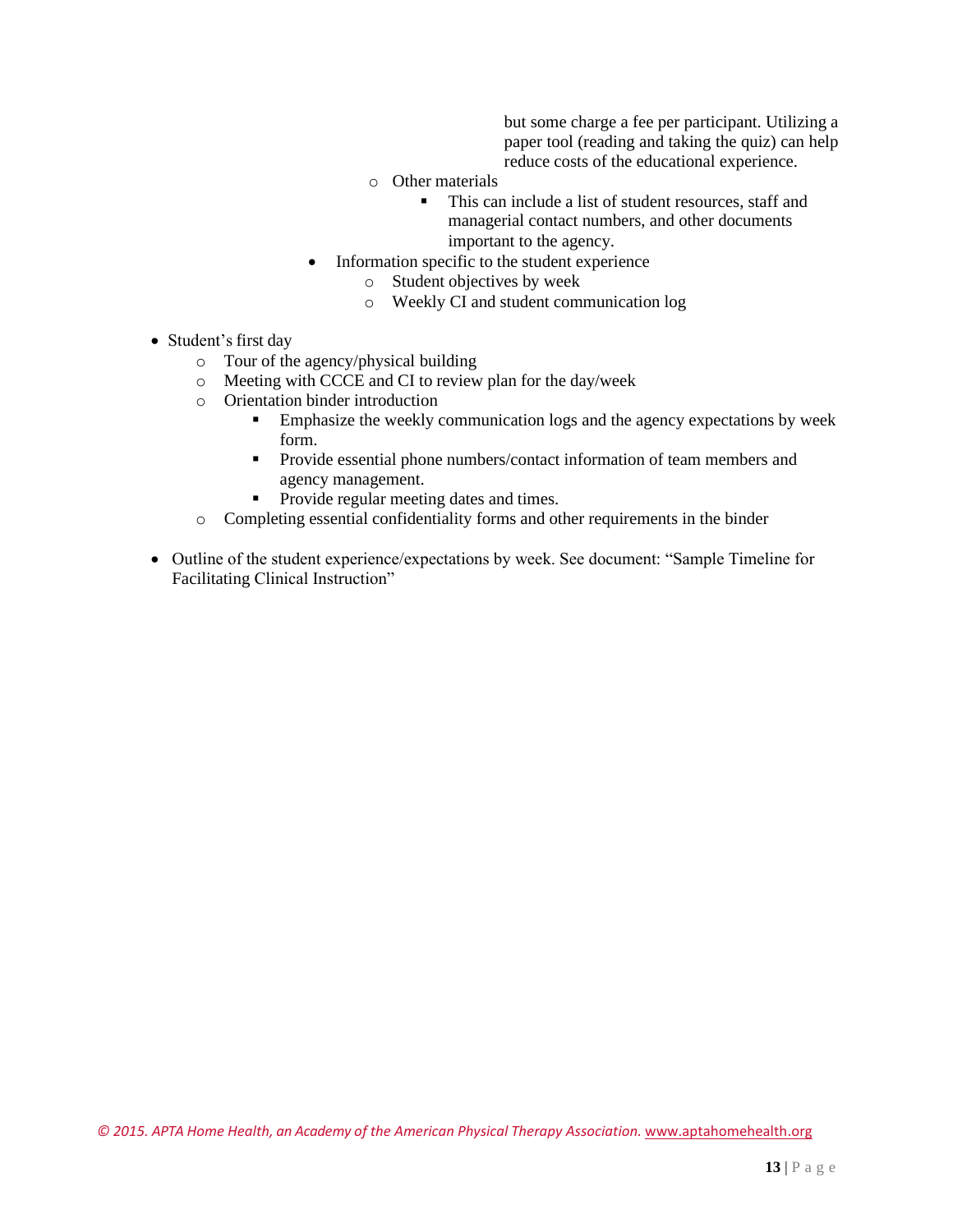### <span id="page-13-0"></span>**Model Student Policy**

*This model policy contains elements to be considered when creating or revising agency policy on student programs. Specific policy elements need to be in alignment with federal, state, and local law and in agreement with other agency policies and academic program/clinical education site contract agreement.*

### **PROVISION OF HOME CARE EXPERIENCE FOR STUDENTS**

### **Purpose**

To delineate the scope of responsibility/activity of physical therapy students in the home care setting.

### **Policy**

[Name of home health agency (HHA)] may enter into a contract agreement with academic institutions with physical therapy programs to provide students with appropriate home care experience.

### **General Procedure**

- 1) A written agreement is required with the school of physical therapy's professional educational institution and must be reviewed by the agency's legal services prior to the acceptance of students for the home care experience. All requirements stated in the contract must be met prior to commencement of the student's clinical practicum experience and should be reviewed annually to ensure it reflects current requirements.
- 2) Therapy students in training may be provided opportunity only when accompanied by and under the direct supervision at all times of a licensed physical therapist for the experience of the delivery of care in the client's place of residence.

### **Responsibilities of the Academic Institution**

- 1) The educational institution must provide (name of HHA) with the following information regarding each student and / or faculty member (if he/she will be on the premises of the HHA and/or clients' residences):
	- a) Name and contact information of the student to be assigned
	- b) The timeframe for the program (dates, days, hours per week)
	- c) Current level of training/Description of coursework completed
	- d) Prior observational and clinical practicum experiences
	- e) Student letter of written objectives and preferred learning style
	- f) Contact information for Academic Coordinator and/or any other supervising faculty members
	- g) Evidence that each student/faculty member has completed general training regarding confidentiality of client medical records and personal health information, as required under the Health Insurance Portability Act (HIPAA) and similar state confidentiality laws relating to the client's medical information
	- h) Documentation that the student has been trained in OSHA guidelines
	- i) Evidence of criminal background check
	- j) Evidence of health screening
	- k) Verification of immunization/declination as required by state Department of Health (DOH) and the HHA policy (e.g., Flu and Hepatitis, PPD and Varicella)
	- l) Evidence of medical insurance for students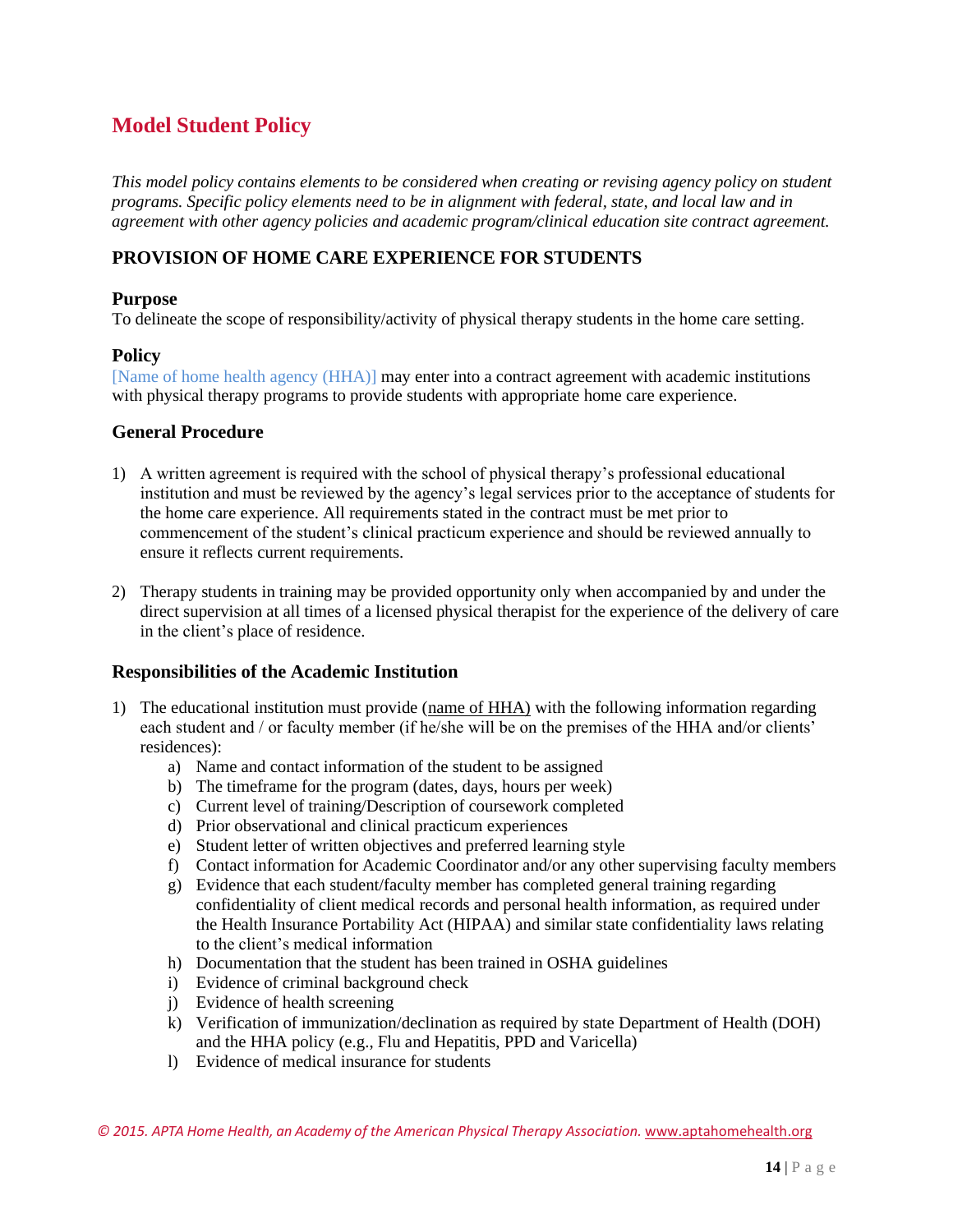- 2) The academic institution must provide a current copy of proof of professional liability insurance which the agency maintains on file.
- 3) The contracted school is responsible for ensuring competence of any academic instructors on the premises.

### **Home Health Agency Responsibilities**

- 1) A Clinical Educator or designee will provide home care orientation and student assignments. Orientation will include:
	- a) Relevant introductory company and mission statement
	- b) Overview of all services provided
	- c) Pertinent Federal and state guidelines (Conditions of Participation (COPs) for HHAs
	- d) Student role in the home care setting (refer to federal and state regulatory guidelines)
	- e) Overview of policies and procedures including infection control, patient safety, HIPAA, compliance, ethical considerations , reporting guidelines, dress code, communication and in abidance with other agency specific requirements indicated for student completion (*list*)
	- f) Tour of facility, introduction to home care staff and clinical team members.
	- g) Provide access to the Electronic Medical Record (EMR) as per agency policy
	- h) Agency's policy regarding CI's and students driving together between visits
- 2) PT and PTA students will participate in the care of home care clients under the direct supervision of a licensed physical therapist at all times in the presence of the client. The supervising therapist determines the amount and level of care provided by the student, according to the supervising therapist's assessment of the students' knowledge, experience and competence.
- 3) All clients should be made aware of a student PT and in agreement with student participation. A signed client consent form for student experience is not required but may be used if warranted by a HHA (refer *to sample*) from each client who will be seen or whose chart will be reviewed by a student/faculty member.
- 4) The Medical Record: Therapy students will be permitted to access patient records and provide documentation for assessments and interventions provided under the direct supervision of a licensed physical therapist.
	- a) The supervising therapist is responsible for the review of student documentation for all data entry by students in EMR and maintains final oversight for accuracy and completion of the medical record.
	- b) Co-signatures are required for all data entry by students in the EMR.
	- c) Where software system application does not accommodate co-signature of the student, the supervising therapist must ensure that a statement such as "(Name of student), SPT participated in client's care in this visit under direct supervision of the PT." (Supervising PT provides electronic signature.)
	- d) When it is not feasible for the student to document in the agency EMR device and instead more practical to document in a paper format for the purposes of the educational experience, the EMR documentation is submitted and the duplicate paper documentation should not be retained as part of the official medical record. This "practice" documentation should be properly shredded and discarded as per agency protocol.
- 5) The HH agency will provide student's school with verbal/written assessment of student's performance at typical minimum requirements of midterm and final evaluation time periods.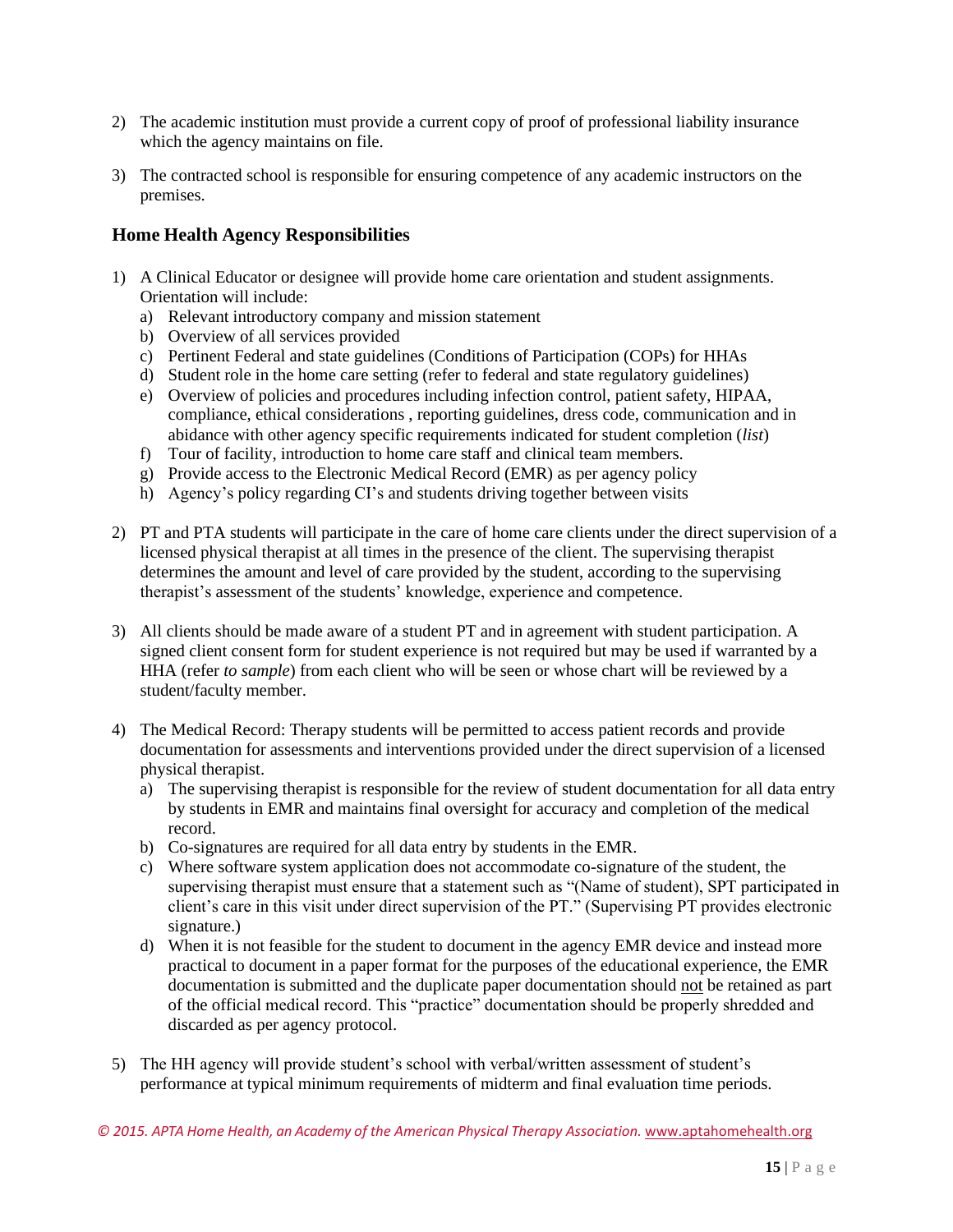### **References**

American Physical Therapy Association. Supervision of Students under Medicare. 2013. Available at: [http://www.apta.org/Payment/Medicare/Supervision/UseofStudents/.](http://www.apta.org/Payment/Medicare/Supervision/UseofStudents/) Accessed 4/30/14.

American Physical Therapy Association. Guidelines and Self-Assessment for Clinical Education. 2004. Available at:

[http://www.apta.org/Educators/Assessments/ACCE/DCE/GuidelinesandAssessmentsforClinEd/.](http://www.apta.org/Educators/Assessments/ACCE/DCE/GuidelinesandAssessmentsforClinEd/) Accessed 4/30/14.

3CMS.Gov.Download: Student Supervision Guidelines. Centers for Medicare and Medicaid Website. [https://www.cms.gov/Medicare/Medicare-Fee-for-Service-Paym](http://www.cms.gov/Medicare/Medicare-Fee-for-Service-Payment/SNFPPS/Spotlight.html)ent[/SNFPPS/Spotlight.html](http://www.cms.gov/Medicare/Medicare-Fee-for-Service-Payment/SNFPPS/Spotlight.html)

Recommended Skilled Nursing Facility Therapy Student Supervision Guidelines Submitted to CMS by the American Physical Therapy Association (APTA) during the comment period for the FY 2012 SNF PPS Final Rule . Accessed July 2014

American Occupational Therapy Association. COE Guidelines for an Occupational Therapy Fieldwork Experience - Level II. 2013. Available at: COE Guidelines for an Occupational Therapy Fieldwork Experience - Level II. Accessed 4/30/14.

Office of the Professions. New York State Education Department. Practice Guidelines/Supervision. 2009. Available at: [http://www.op.nysed.gov/prof/ot/otsup.htm. A](http://www.op.nysed.gov/prof/ot/otsup.htm)ccessed 4/30/14.

Office of the Professions. New York State Education Department. GUIDELINES FOR PHYSICAL THERAPY PRACTICE IN NEW YORK STATE. 2010. Available at: [http://www.op.nysed.gov/prof/pt/pt-guidelines-2010.pdf.](http://www.op.nysed.gov/prof/pt/pt-guidelines-2010.pdf.Accessed4/30/14) Accessed 4/30/14.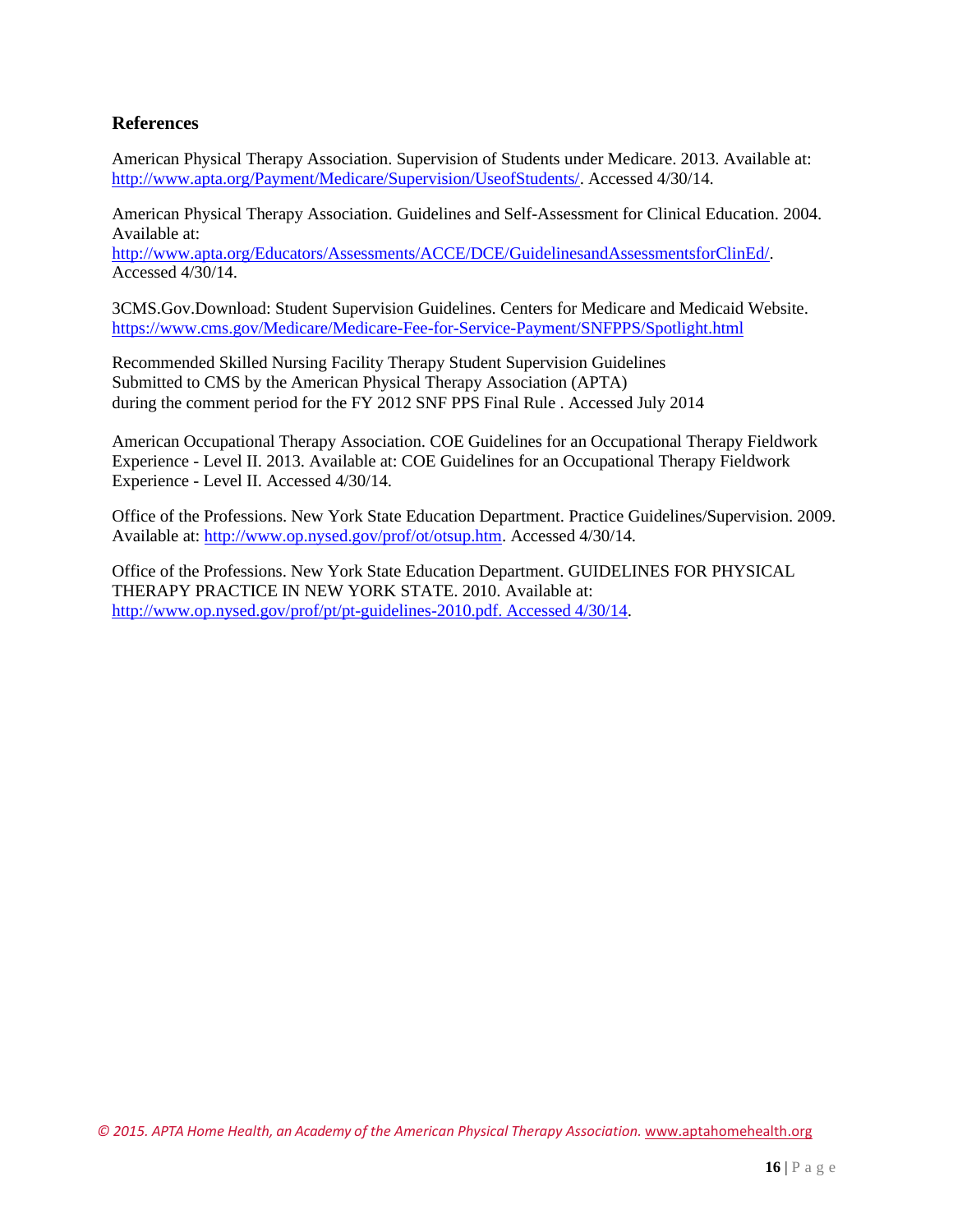# <span id="page-16-0"></span>**Student Supervision Regulations and Recommendations**

The following regulations and recommendations are intended for physical therapists only. Physical therapist assistants (PTA) have additional requirements outside the scope of this document.

### **Background**

- Physical therapy (PT) students have participated in the delivery of physical therapy services under the supervision of physical therapy personnel in a variety of practice settings.
- The Centers for Medicare & Medicaid Services (CMS) has published specific criteria (based on practice setting) relating to how and when the program will pay for services provided by students.

### **Federal Regulations**

- Regulations (§484.115) specifically cite definitions for "**qualified personnel**", which does not include students.
- CMS **has not** issued specific restrictions regarding students providing services in conjunction with a qualified PT.
- Medicare Part A regulations are silent on the provision of services by a PT student in the home setting.
- Medicare Part B regulations for services provided in the home are as follows:
	- o In general, only the services of the therapist can be billed and paid under Medicare Part B.
	- $\circ$  A student may participate in the delivery of the services if the therapist is directing the service, making the judgment, responsible for the treatment and present in the room guiding the student in service delivery.<sup>1</sup>
	- o "that the qualified practitioner is present and in the room and has direct contact with the patient for the entire session"
	- o "The student participates in the delivery of services when the qualified practitioner is directing the service, making the skilled judgment, and is responsible for the assessment and treatment."
	- o "The qualified practitioner is present in the room guiding the student in service delivery when the physical therapy student is participating in the provision of services. In the case where a patient lives in a congregant setting, it is also recommended that the practitioner provides direct supervision for the entire session and is not engaged in treating another patient or doing other tasks at the same time."

### **State Regulations**

- Rules vary by state and regulations may be liberal or prohibitive regarding services provided by students. State law should be reviewed for guidance on supervision for the provision of services to be considered.
- Some state practice acts are silent on the subject of student supervision and it is recommended that you contact your state licensing board before beginning your program where needed.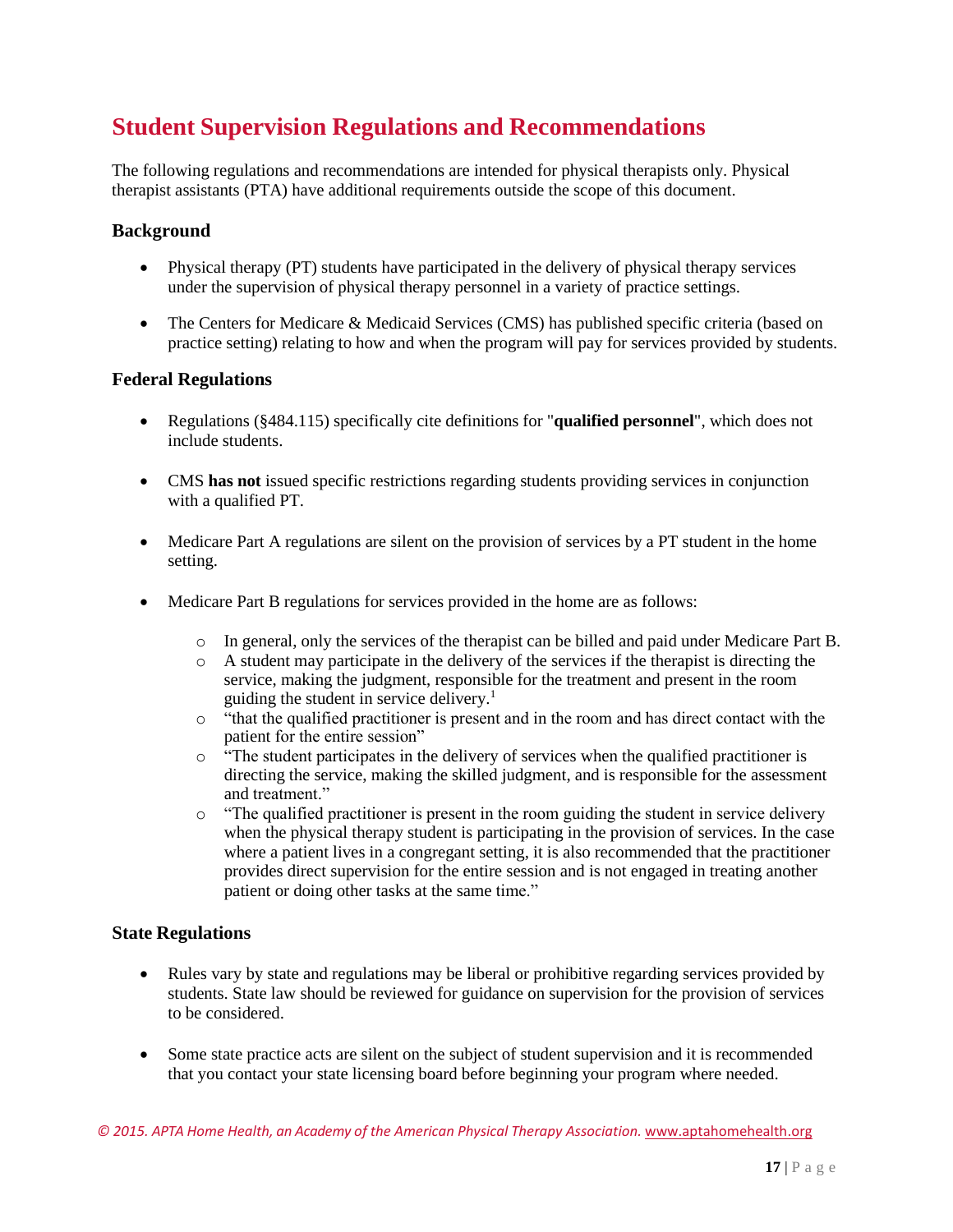- Where state law is silent, agencies need to establish policies to ensure that patient safety is maintained at all times.
- Student PTs are able to provide care in the home health practice setting (as allowed by state law) when the student is supervised by a PT in the home.

### **Recommendations**

The following best practice minimum standards for student physical therapy supervision in home care are recommended and should be the responsibility of the supervising licensed physical therapist:

- Physical therapists, when participating in a student program, shall assure that the programs are approved or pending approval by the appropriate accrediting agency recognized by the Council on Postsecondary Accreditation.
- Ensure student is from an accredited school.
- Clinical Instructors should assure an appropriate level of supervision, whether or not a specific CMS rule regarding students has been issued.
- Know the requirements of each payer source: Medicare, Medicaid, and third party insurers. Using students to provide treatment may be allowed by state law, rule, regulation and policy guidelines, however, may not be reimbursable depending on the insurer's specific requirements.

### **Provision of Direct Personal Supervision**

The level of supervision recommended is direct personal supervision.

**Direct Personal Supervision is defined as:** The physical therapist is physically present and immediately available to direct and supervise tasks that are related to patient/client management. The direction and supervision are continuous throughout the time these tasks are performed. Tele-communications do not meet the requirement of direct supervision. (State statues using terms of **direct supervision** and **Onsite supervision** should be interpreted as direct personal supervision in home care unless clarified otherwise by state law).

PT students and Clinical Instructors must follow state laws governing supervision in a physical therapy setting as outlined in state practice act where the clinical experience is taking place.

The supervising physical therapist is accountable and responsible at all times for the direction of the actions of the person supervised when services are performed by the physical therapist student.

#### **Documentation**

Students, as unlicensed personnel, may document tasks and activities of patient care during the patient treatment.

The supervising therapist is required to review and co-sign all students' patient/client documentation for all levels of clinical experience and retains full responsibility for the care of the patient/client.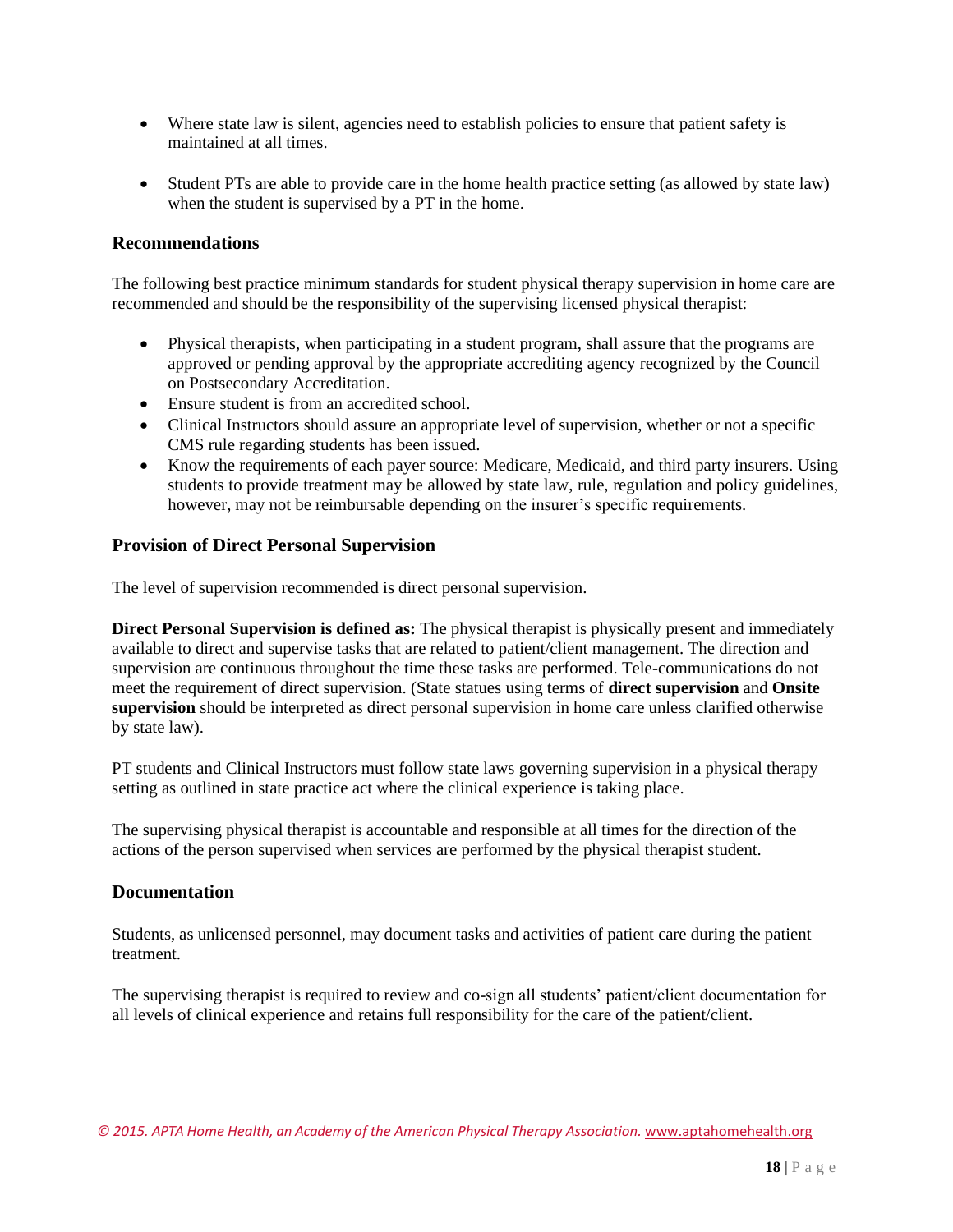### **Other federal and state acts and regulations**

| <b>Federal Law/Act</b>                                           | <b>Website Resource</b>                                     |
|------------------------------------------------------------------|-------------------------------------------------------------|
| Family Educational Rights and<br>Privacy Act (FERPA) aka Buckley | http://www.washington.edu/students/reg/ferpafac.html;       |
| Amendment                                                        | http://epic.org/privacy/education/ferpa.html                |
| Individuals with Disability Act<br>(IDEA)                        | http://idea.ed.gov/explore/home                             |
| Americans with Disabilities Act<br>(ADA)                         | http://www.ada.gov/                                         |
| Title VI of the civil rights act of 1964                         | http://www2.ed.gov/policy/rights/guid/ocr/raceoverview.html |

### **References**

- 1. Centers for Medicare and Medicaid Services. Available at: [http://www.cms.hhs.gov/manuals/pm\\_trans/R1753B3.pdf.](http://www.cms.hhs.gov/manuals/pm_trans/R1753B3.pdf) Accessed 8/27/14.
- 2. American Occupational Therapy Association. Student supervision and Medicare requirements. Available at: https://usm.maine.edu/sites/default/files/lac/AOTA%20supervision%20guidelines%20April%202 013.pdf Accessed 8/27/14.
- 3. American Physical Therapy Association. Levels of Supervision. HOD p 06-00-15-26. Available at: [https://www.apta.org/uploadedFiles/APT](http://www.apta.org/uploadedFiles/APTAorg/About_Us/Policies/HOD/Terminology/Supervisio)Aorg[/About\\_Us/Policies/HOD/Terminology/Supervisio](http://www.apta.org/uploadedFiles/APTAorg/About_Us/Policies/HOD/Terminology/Supervisio) n.pdf Accessed 8/27/14.
- 4. Centers for Medicare & Medicaid Services. Student Supervision Guidelines. Available at: [https://www.cms.gov/Medicare/Medicare-Fee-for-Service-](http://www.cms.gov/Medicare/Medicare-Fee-for-Service-)Payment/SNFPPS/Downloads/student\_supervision\_guidelines.zip. Accessed 8/27/14.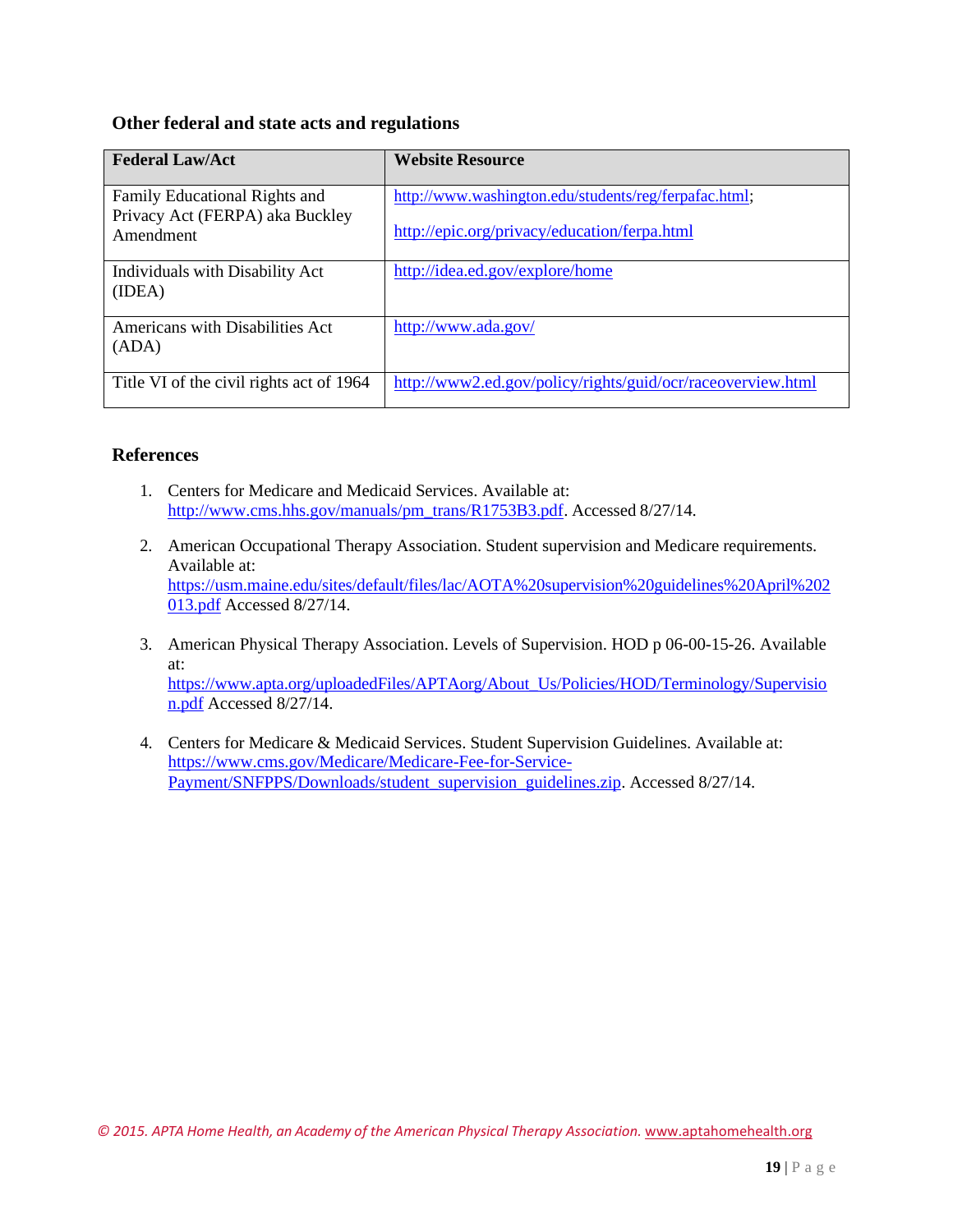### <span id="page-19-0"></span>**Sample Timeline for Facilitating Clinical Instruction (8-12 week rotation)**

### **Pre-Student Arrival**

- □ Clinical Instructor Training
- $\Box$  Assign Clinical Instructor (s) to student (s)
- □ Clinical Instructor reviews school-provided student documentation (prior) rotations/experience/student goals)
- □ Prepare for Student Orientation
- Prepare and send Student Welcome Letter (dress code, necessary supplies to bring, where to report, who to report to, hours of operation, contact information, etc.)
- Review and update Student Program Policy and Procedure Manual and Student handbook, as needed

### **WEEK 1**

#### **Complete the orientation process**

| $\Box$ Review site orientation checklist. |
|-------------------------------------------|
| $\Box$ Introduction to the office.        |

- Review policy and procedure manuals specific to student policy and state practice act governing therapist practice.
- ❑ Complete agency mandatory education specified in student policy.
- ❑ Discuss objectives of the student clinical education program.
- □ Review information from student questionnaire with student: personal goals, preferred learning style, feedback preferences, and observation opportunities (this information should optimally be available to the CI prior to the commencement of the practicum for CI review).
- ❑ Discuss communication methods and provide necessary contact information.

### **Practice Guidelines**

- □ Discuss accountability and productivity goals/expectations.
- □ Discuss impact of managed care and Medicare PPS (utilization review models) on service delivery and procedures.
- Perform chart reviews, participate in history taking of patient, and conduct components of the objective data of patient evaluation.
- □ Discuss and practice documentation and goal setting.
- □ Observe and assist CI in treatment planning and delivery of direct patient care.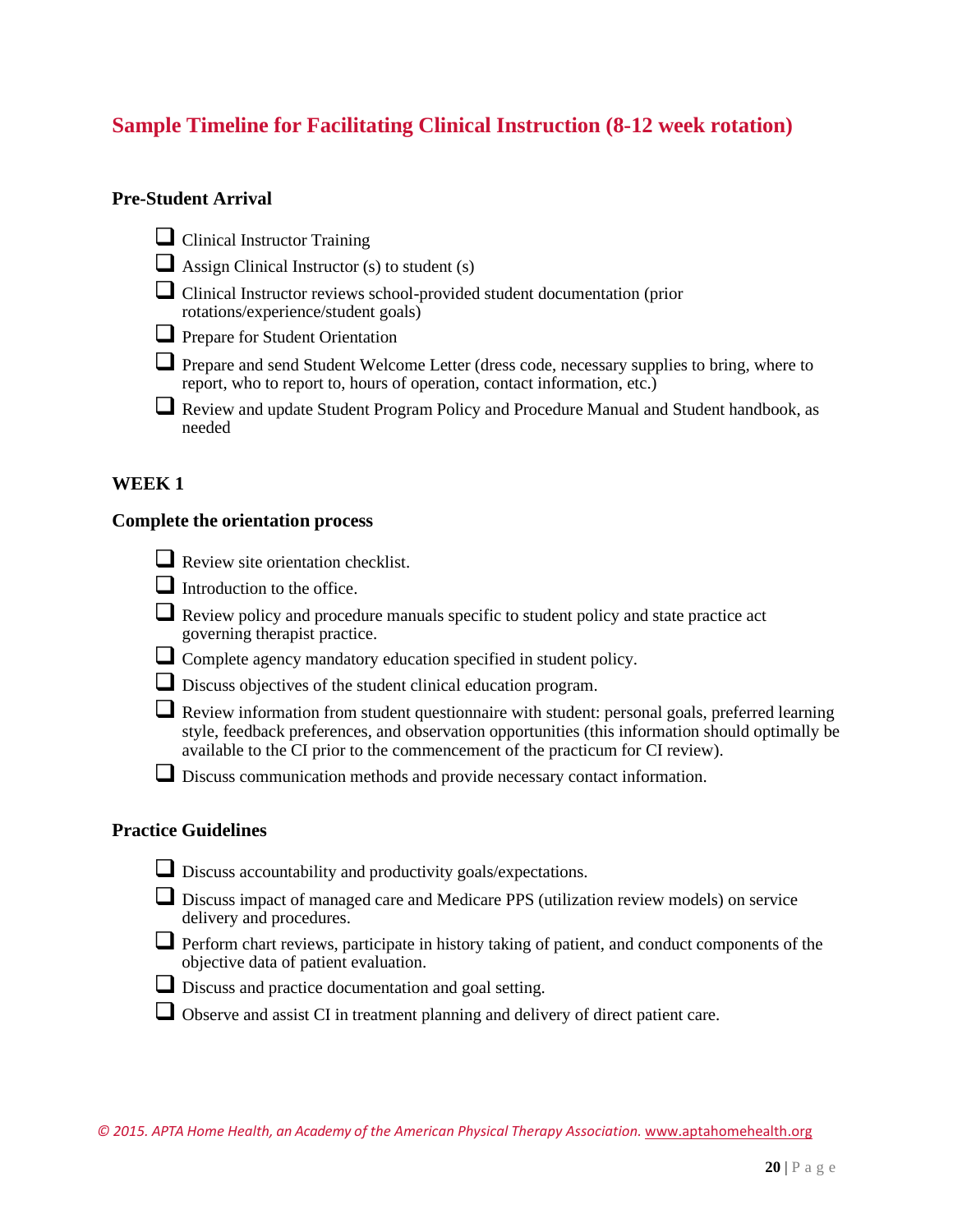### **WEEKS 2 - 3**

### **Documentation**

❑ Selects and extracts information and pertinent data, i.e., PLOF, PMH, labs, tests/procedures,relevant to the delivery of the therapy patient.

❑ Student demonstrates evidence of progression with documentation; following guidelines and format required.

- ❑ Writes legibly or enters appropriate data electronically.
- □ Able to document treatment on visit note demonstrating medical necessity and evidence of skilled care.
- □ Integrates and practices all components of initial examination skills (History, Systems Review, Tests and Measures, Evaluation, Diagnosis, Prognosis, Plan of Care).
- □ CCCE and CI provide classroom training for OASIS and Reassessment Requirements.

### **Practice Guidelines**

- Level I and II: Treat one to two patients per day (revisits) or one evaluation and one revisit.
- ❑ Level III and IV: Treat two to three revisits per day or one eval and one to two revisits.
- □ Observes health and safety regulations to promote a safe working environment.
- □ Demonstrates confidence in all patient interactions.
- □ Maintains patient confidentiality.
- □ Effectively identifies additional need for support for safety of both clinician and patient during treatment intervention.
- □ Attends team meetings.
- □ Participates in interdisciplinary team conferencing.
- □ Demonstrates ability to communicate with interdisciplinary team members when necessary regarding patients' needs.

### **Administration**

 $\Box$  Follows department guidelines for the delivery of therapy services, e.g., critical/clinical pathwaysor protocols.

Interacts with case management, social services, or home health services to understand each entity's role for discharge planning (i.e., arranging observation to better understand their roles).

### **Research**

❑ Introduces ideas for professional development/in-service project.

□ Introduces ideas for writing a case study to prepare for publication (optional for exceptional students).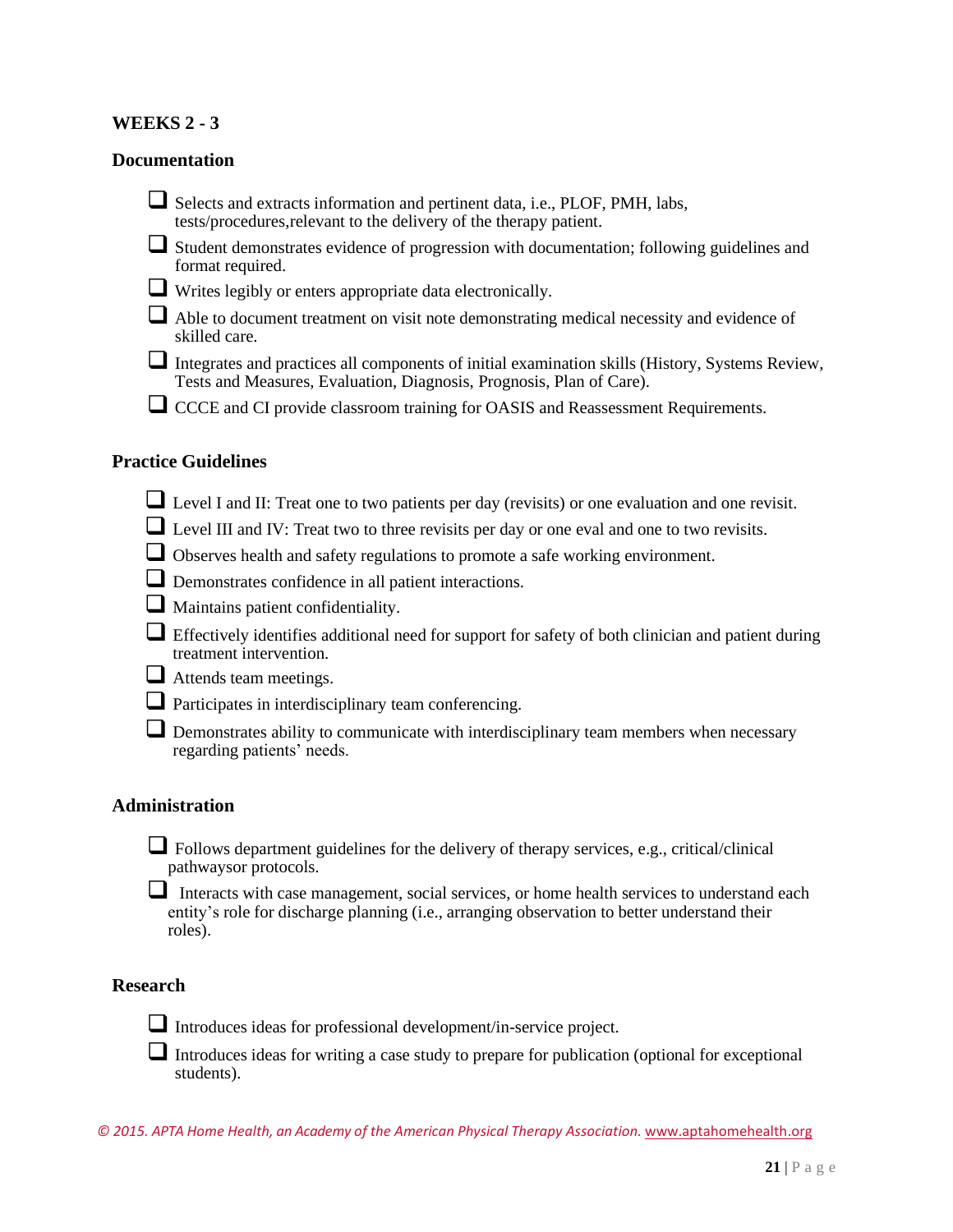### **WEEKS 4 - 6 (by mid-term)**

### **Documentation**

- □ Produces documentation that follows guidelines and format required by the home health practice setting.
- □ Produces documentation that is accurate, concise, timely, and legible.
- ❑ Documents pertinent information related to impairments and restrictions in activity limitations/participation consistent with regulatory agencies and third-party payers.
- Monitors and documents functional outcomes at appropriate time points based on CMS regulation and third party payer rules.
- $\Box$  Incorporates response to treatment, discharge planning, family conference and communication with others involved with the delivery of patient care.
- □ Demonstrates effective communication and collaboration amongst team members and patient.

#### **Practice Guidelines**

- Treat three to four clients for re-visits/day and two to three new evaluations per week and observe CI in a Start of Care admission.
- ❑ Safely conducts organized examinations and interventions.
- ❑ Documentation reflects knowledge of pathology, co morbidities, pharmacology.
- Synthesizes examination data and interprets clinical findings to establish a therapy diagnosis.
- □ Progresses interventions appropriately.
- ❑ Establishes and maintains productive working relationships.
- ❑ Establishes effective communication for caregiver training.
- □ Begins to provide feedback to paraprofessionals.
- □ Accepts criticism without defensiveness.
- □ Listens actively and attentively to what is being communicated by others and attends and contributes to Interdisciplinary team meetings, reviewing new and current cases.
- Verbalizes need for other disciplines (OT, SLP, SN, WOCN, RD, MSW) based on clinical and psychosocial findings.
- $\Box$  Continues to develop basic documentation skills with more complexity and sophistication to reflect skilled care in all notes.

### **AT MID-TERM**

### **Practice Guidelines**

□ Continues to increase caseload size in accordance with student level up to 50% of CI caseload with ability to incorporate time management skills to complete visits in expected treatment time allotted and with appropriate supervision for clinical level (greater expectation for level III and IV to achieve).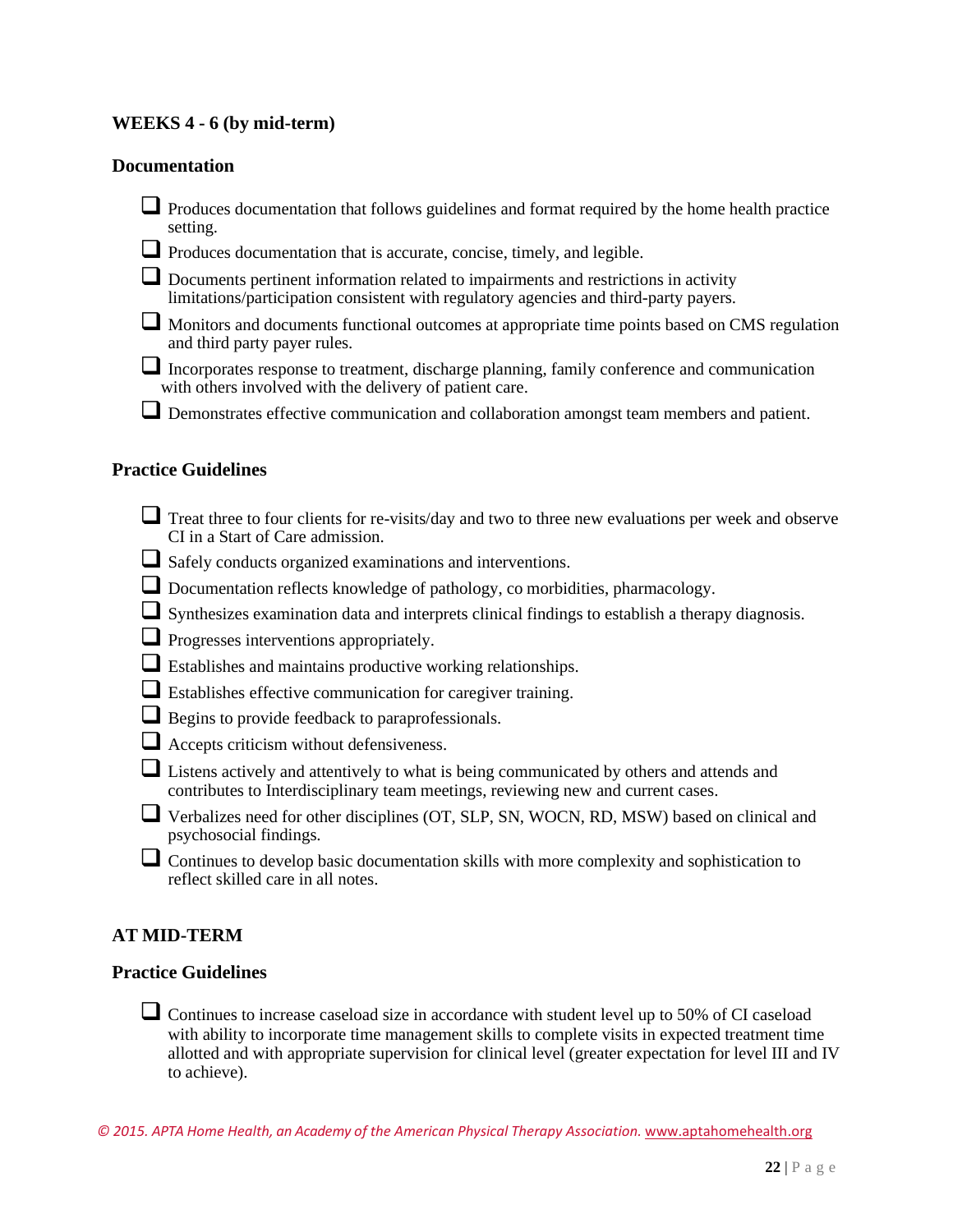|                            | Introduce variable case mix including more complicated patients at appropriate level with                                                                                 |
|----------------------------|---------------------------------------------------------------------------------------------------------------------------------------------------------------------------|
|                            | mentoring to promote critical thinking.                                                                                                                                   |
|                            | Makes recommendations for referral to other health care professionals when indicated.                                                                                     |
|                            | Performs therapy examinations in a technically competent manner.                                                                                                          |
|                            | Uses clinical findings, medical knowledge to establish realistic client-centered meaningful<br>goals and optimal functional outcomes that specify expected time duration. |
|                            | Establishes a plan of care consistent with the examination and evaluation.                                                                                                |
|                            | Performs reassessments and monitors effectiveness of the plan of care based on comparative<br>data and changes in patient status.                                         |
|                            | Incorporates evidenced-based practice in plan of care.                                                                                                                    |
|                            | Continues to initiate discharge planning and coordinates /recommends services of other<br>health care providers.                                                          |
|                            | Evaluates effectiveness of communication and modifies behavior or strategy as appropriate.                                                                                |
|                            | Performs self-assessment of professional behavior objectives and asks for assistance as<br>needed.                                                                        |
|                            | Identifies and establishes priorities for educational needs in collaboration with the learner(s).                                                                         |
|                            | Conducts educational activities with patients and family members using a variety of<br>instructional strategies as needed.                                                |
|                            | Evaluates effectiveness of educational activities.                                                                                                                        |
|                            | Able to initiate discharge plan that includes referrals for community resources and services.                                                                             |
|                            | <b>I</b> Other: Complete review of midterm Clinical Performance Instrument (CPI) with CI/student<br>discussion.                                                           |
|                            | <b>WEEKS 8-12 (near completion)</b>                                                                                                                                       |
| <b>Documentation</b>       |                                                                                                                                                                           |
|                            | Completes all documentation correctly, and efficiently.                                                                                                                   |
| <b>Practice Guidelines</b> |                                                                                                                                                                           |
|                            | Performs therapy examinations in a technically competent manner.                                                                                                          |

- ❑ Adjusts examination according to patient response.
- □ Optimal and timely use of selected procedures, tests and measures for establishing therapy diagnosis and progressing plan of care.
- ❑ Identifies competing diagnoses that must be ruled out to establish <sup>a</sup> diagnosis.
- ❑ Incorporates evidenced-based practice into plan of care and assessment of ongoing care.
- □ Uses intervention time efficiently and effectively.
- ❑ Modifies educational activities considering learner's needs, characteristics and capabilities.
- ❑ Manages variable case-mix including complicated patients.
- ❑ Makes recommendations for referral to other health care professionals when indicated.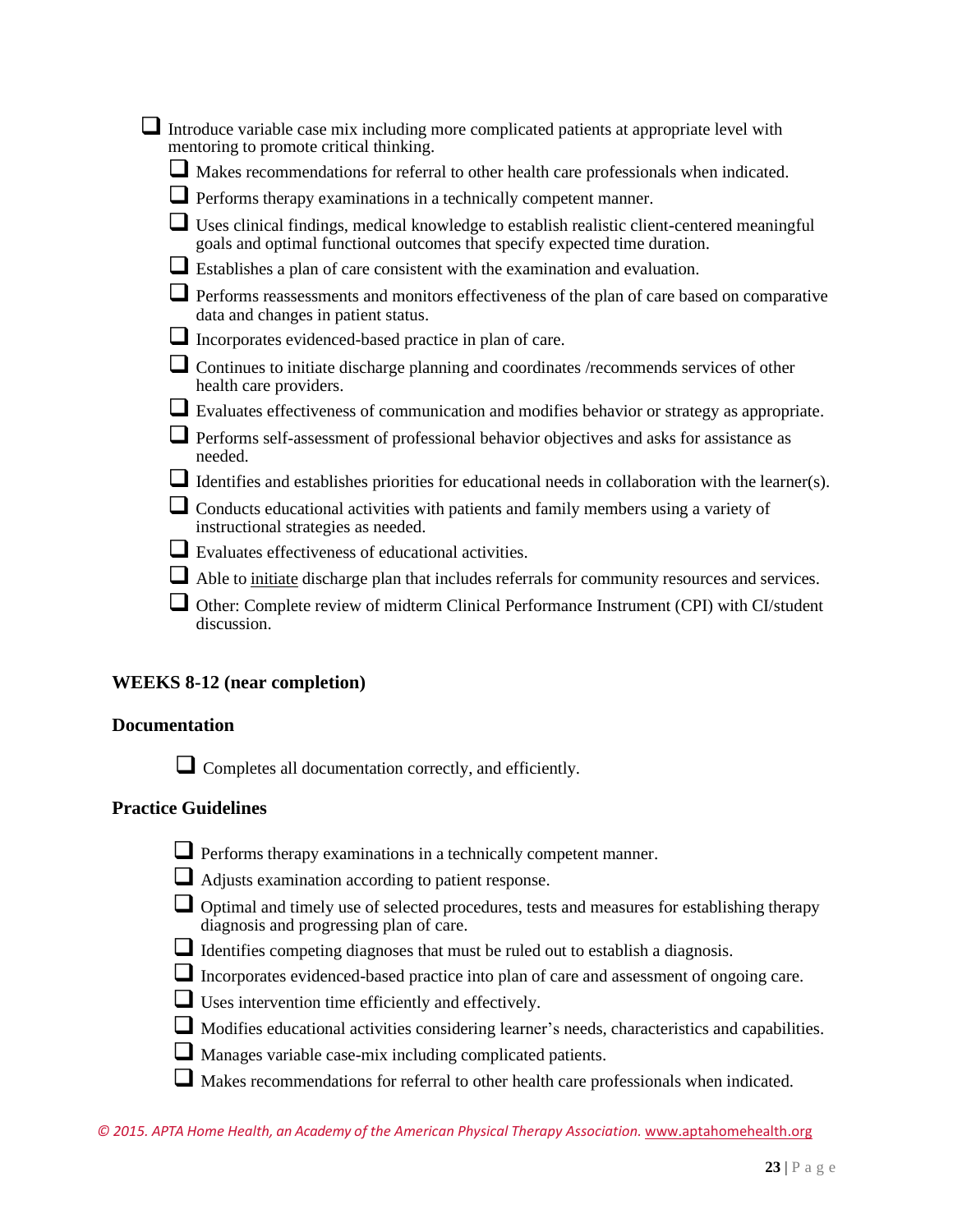| $\Box$ Maximizes time with patients and maintains productivity while providing quality care |  |
|---------------------------------------------------------------------------------------------|--|
|---------------------------------------------------------------------------------------------|--|

❑ Continues to manage full caseload approaching productivity standard (75% of CI caseload for Level IV). Able to participate in a PT ONLY (OPEN) with assistance.

- Manages complicated patients, families, home and community re-entry with some consultation.
- □ Maintains productive pace.
- □ Demonstrates innovation in plan of care, specifically intervention and discharge strategies.
- □ Continue to refer to other health care professionals when indicated.
- □ Consistently incorporates evidenced-based practice into plan of care and documentation.

### **Administration**

- □ Able to <u>complete</u> discharge plan that includes community referrals and/ or equipment to promote safety, independence, health maintenance, and wellness.
- $\Box$  Advocates for patient interventions or services with case manager, physician, or fiscal intermediaries.
- ❑ Demonstrates commitment to an interdisciplinary team approach.

### **Additional content to be reviewed with the exceptional student on a level IV rotation**

□ Demonstrates ability to verbalize purpose and recognition of need for use for:

- ➢ Outcome and Assessment Information Set (OASIS)
- ➢ Notice of Medicare Non-Coverage (NOMNC)
- ➢ Advanced Beneficiary Notice (ABN)
- ➢ Home Health Change of Care Notice (HHCCN)

### **Administration (optional opportunity for Level IV provided meeting entry level competencies)**

□ Develops understanding of staffing needs based on caseload and productivity.

□ Develop understanding of any of the following through participation and learning:

- ➢ Reimbursement
- ➢ Quality Improvement
- ➢ Compliance and Risk Management
- ➢ Human Resources
- ➢ Operational management and Planning
- $\triangleright$  Finance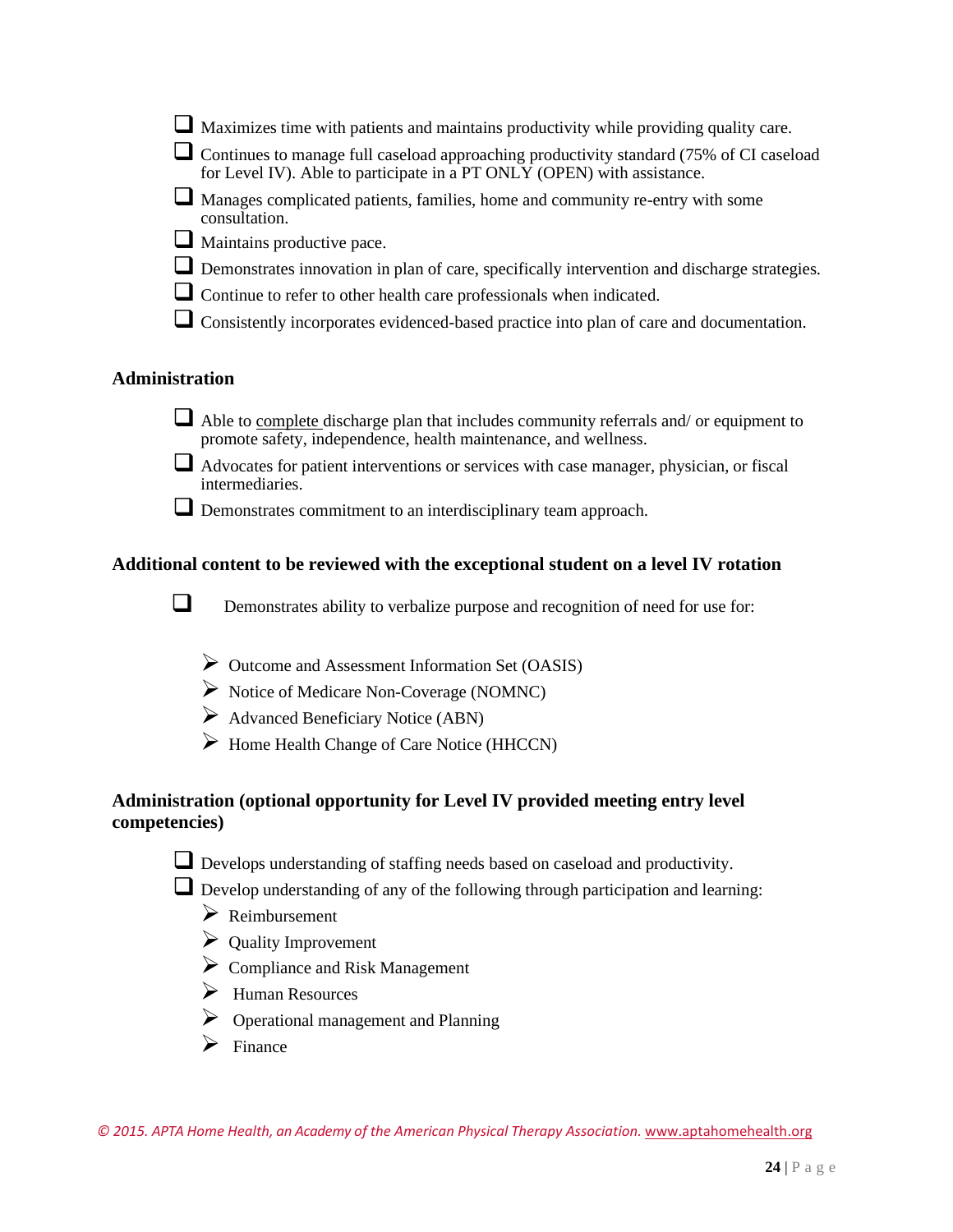### **Research**

❑ Finalizes with CI professional development/in-service project for presentation or hand in case report in anticipation of submission for publication.

❑ Other: Complete review of CPI and student evaluation with CI discussion.

#### **Glossary of terms:**

- Level I Student's first clinical experience
- Level II Student's second clinical experience
- Level III Student's clinical experiences in final year of academic program
- Level IV Student's final clinical experience during or after completion of academic coursework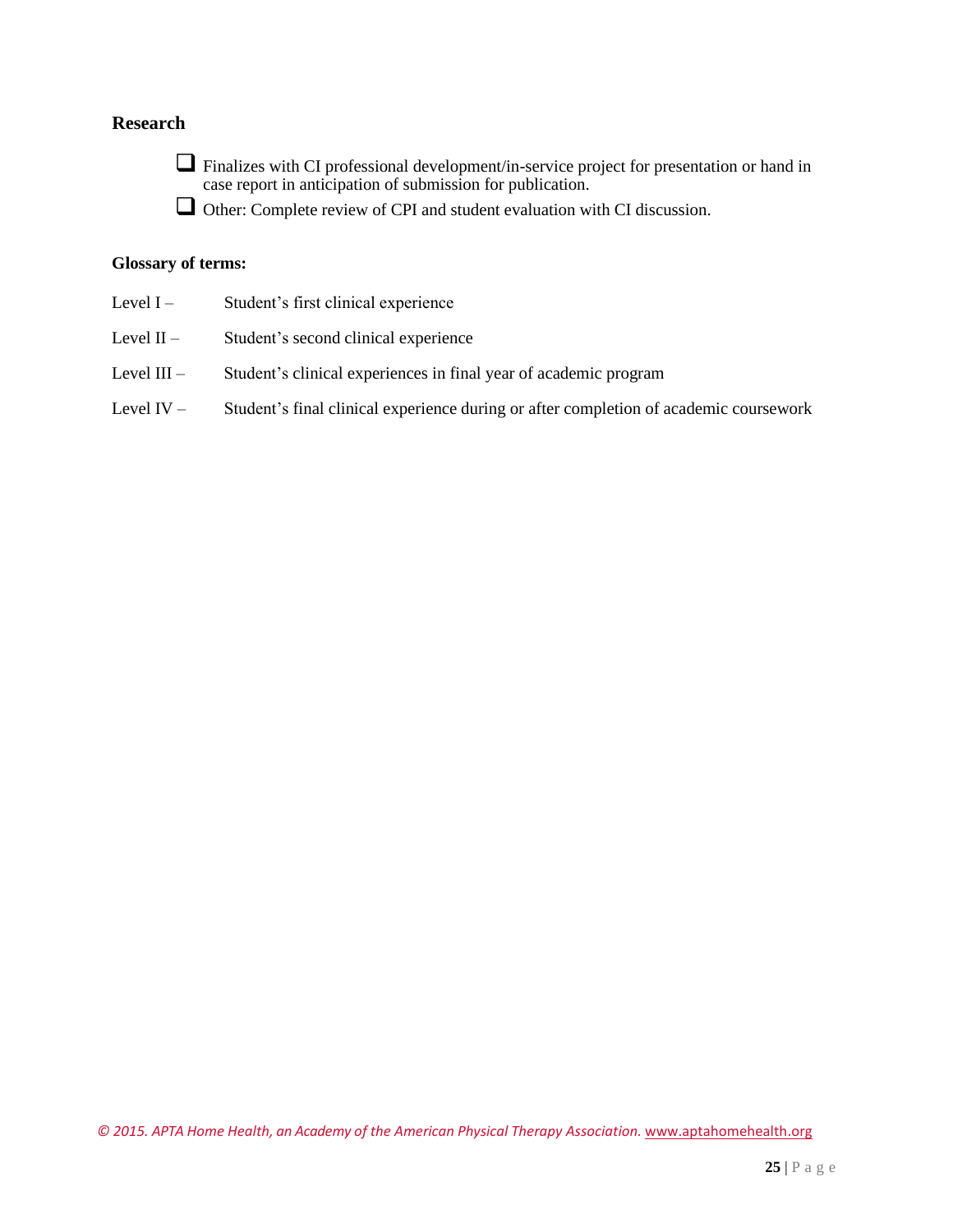### <span id="page-25-0"></span>**Sample Client Consent for Student Experience (Optional as per individual home health agency policy guidelines)**

### **CLIENT CONSENT FOR STUDENT EXPERIENCE**

Client Name:

Student Training Institution:

Category: Nursing Physical Therapy Occupational Therapy Speech Therapy

Other:

[Name of Agency] is working with a student from the above named training institution in order to provide an opportunity to learn about home health care.

Any medical record review or home visit will be done in concert with and under the direction of a Registered Nurse/Therapist employed by [Name of Agency].

Confidential personal information may be learned during these visits or from information in your chart. All students and faculty have been trained in state and federal law governing confidentiality of medical records and your personal health information will not be used by the student other than for training purposes.

The student is not an employee of [Name of Agency] and is under the ultimate supervision and direction of the training institution.

By signing this consent, I specifically and voluntarily authorize [Name of Agency] to release and share personal health information with the student and faculty. I understand that this consent may be revoked at any time by notifying [Specific Agency Employee] in writing.

You are not required to allow the student in your home and refusal will not jeopardize your care provided through [Name of Agency].

I understand that my signature below is voluntary consent to allow students/faculty, as appropriate, from the above named institution to:

observe the care rendered to me by [Agency Staff] in my place of residence.

have access to my Personal Health Information, assist the [Name of Agency] employee in the performance of specified and approved procedures, related to my care.

Client/Representative Signature: Date: Date: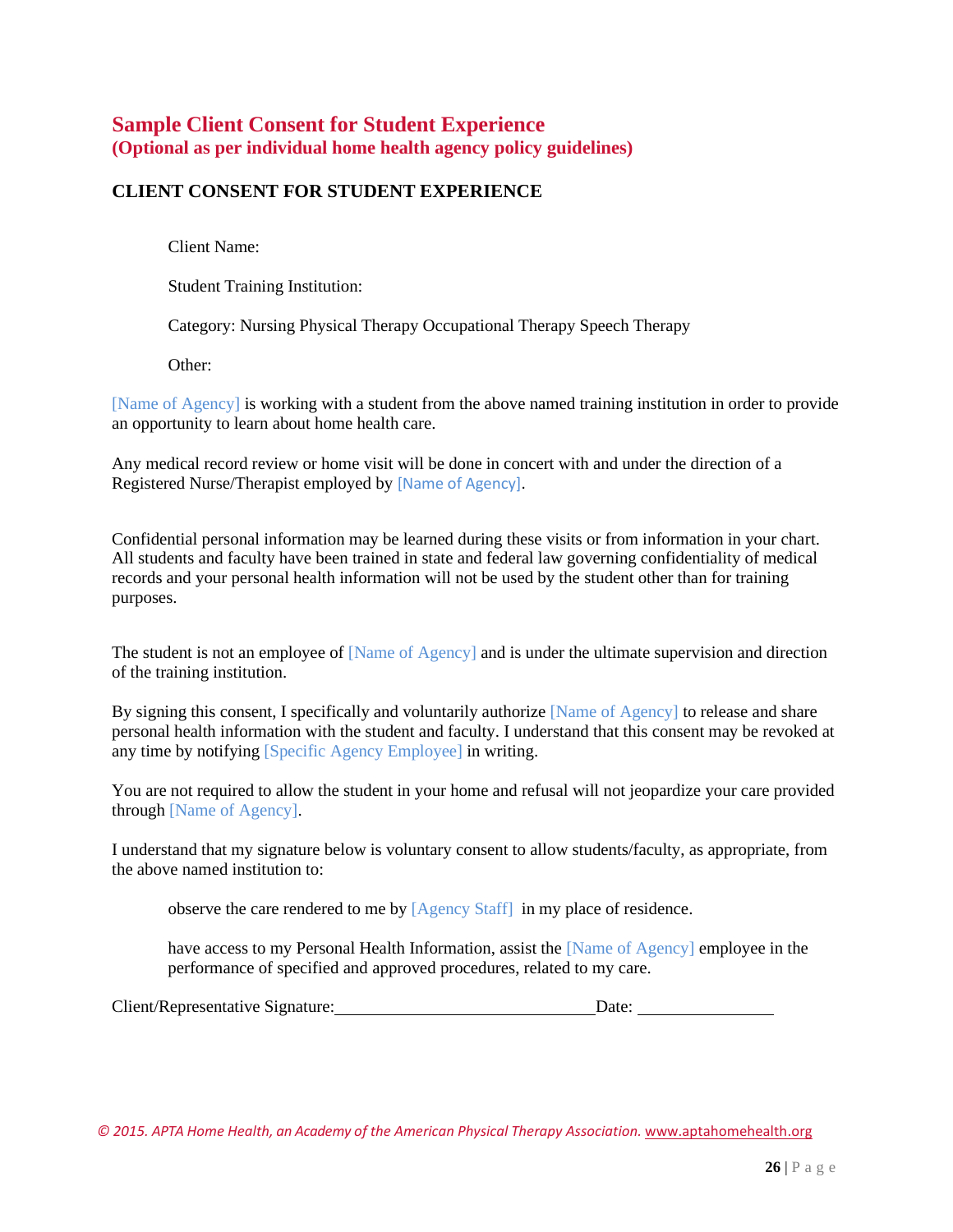### <span id="page-26-0"></span>**Sample Student Program Checklist**

The purpose of the student program checklist is:

- 1. Identify necessary documentation to be provided to the Home Health Agency (HHA) prior to a student beginning a home health rotation.
- 2. Assist Center Coordinator for Clinical Education (CCCE) with organizing and maintaining necessary documentation in student HR folders.

A Home Health Agency's documentation checklist should match the School/HHA contract requirements. The following sample list is not all inclusive and not meant to be a mandatory list for all jurisdictions.

| <b>Student Name:</b> | Date of Affiliation: |
|----------------------|----------------------|
|                      |                      |

**Academic Program:**

Items to be furnished to [Home Health Agency] one month prior to the start of a clinical rotation:

- Signed HHA Acceptable Use Policy Acknowledgment Form.
- Student(s) name(s) and addresses, specific dates and hours, proof of student health insurance and student's learning objectives.
- School's faculty liaison name and contact information.
- Y Proof of infection control training (including OSHA Blood Borne Pathogen).
- Proof of current and compliant with all immunizations and Tb screening requirements.
	- o Negative PPD (Mantoux) within one (1) year, and a chest x-ray, if PPD positive.
		- o Td (Tetanus-diphtheria) booster within ten (10) years;
		- o Proof of immunity against measles (Rubella), Mumps, and German Measles (Rubeola);
		- o Varicella titer or disease, where such proof is documentation of adequate immunization or serologic confirmation;
		- o Hepatitis B immunization or signed declination; and
		- o Influenza vaccination or signed declination.
		- o Physician Statement (NP or PA is acceptable) that student is free of impairments that pose a risk of injury/illness to Agency's patients or interfere with the performance of his/her assigned duties
- Y Proof of HIPAA Training.
- Proof of Student Liability Insurance with HHA as additionally named insured.